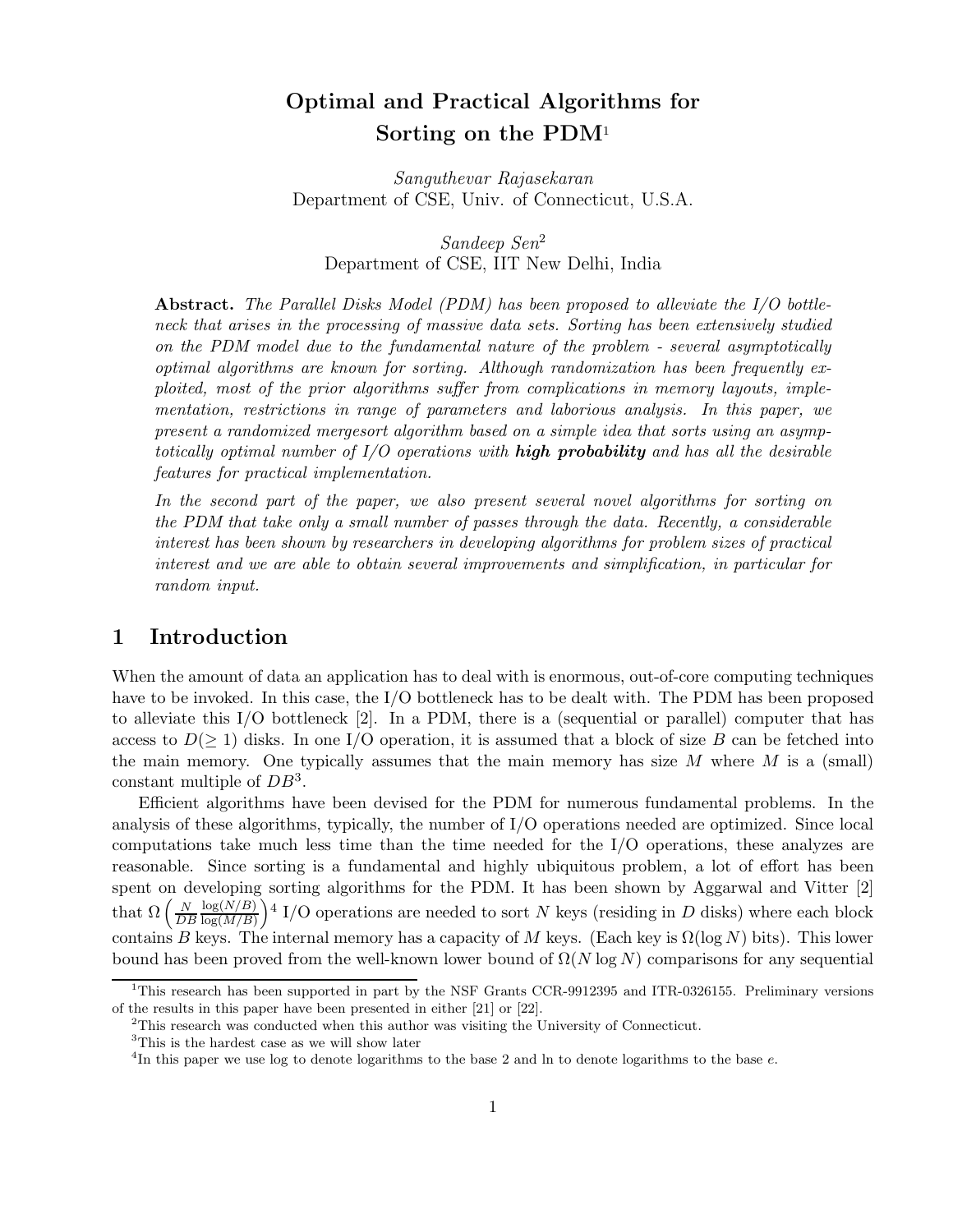

Figure 1: A Machine with Parallel Disks

comparison-based sorting algorithm for N keys (see e.g., [12]). Many asymptotically optimal algorithms have been devised as well (see e.g., Arge [3], Nodine and Vitter [18], and Vitter and Hutchinson [28]). The LMM sort of Rajasekaran [20] is optimal when  $N, B$ , and M are polynomially related and is a generalization of Batcher's odd-even merge sort [7], Thompson and Kung's  $s^2$ -way merge sort [26], and Leighton's columnsort [14].

Notation. We say the amount of resource (like time, space, etc.) used by a randomized algorithm is  $\tilde{O}(f(N))$  if the amount of resource used is no more than  $c\alpha f(N)$  with probability  $\geq (1 - N^{-\alpha})$  for any  $N \geq n_0$ , where c and  $n_0$  are constants and  $\alpha$  is a constant  $\geq 1$ . We could also define the asymptotic functions  $\Theta(.)$ ,  $\tilde{\rho}(.)$ , etc. in a similar manner.

One of the main results of this paper is a simple randomized algorithm for sorting on the PDM that takes only  $\widetilde{O}\left(\frac{N}{D^2}\right)$ DB  $log(N/B)$  $log(M/B)$  $\big)$  I/O operations. We also present sorting algorithms that take a small number of passes for problem sizes of practical interest.

# 2 Prior Algorithms and our results

Most of the previous PDM sorting algorithms can be categorized under two families - ones based on bucketsort and the others on mergesort. The first kind is based on distribution sort [29, 28, 17] where keys are classified into buckets depending on their values and this is repeated recursively within each bucket till each bucket reaches a manageable size (corresponding to the base case). The randomized versions of distribution sort (like quicksort) are often simpler than their deterministic counterparts. The basic idea is sampling and due to Frazer and McKellar. Given a sequence  $X$  of n keys to sort: 1) a random sample of s keys are picked from  $X$ ; 2) these sample keys are sorted to get the sequence  $l_1, l_2, \ldots, l_s; 3)$  X is partitioned into  $s + 1$  parts  $X_0, X_1, \ldots, X_s$  using the sample keys as splitters. In particular,  $X_0 = \{q \in X : q \leq l_1\}, X_i = \{q \in X : l_i < q \leq l_{i+1}\}\$  for  $1 \leq i \leq (s-1)$ , and  $X_s = \{q \in X : q > l_s\};$  and 4) the parts  $X_0, X_1, \ldots, X_s$  are sorted recursively and independently.

The second kind of sorting algorithms on the PDM are based on R-way merging for some suitable value of R that minimizes the number of passes through the data for the given size of internal memory [1, 6, 11, 18, 20].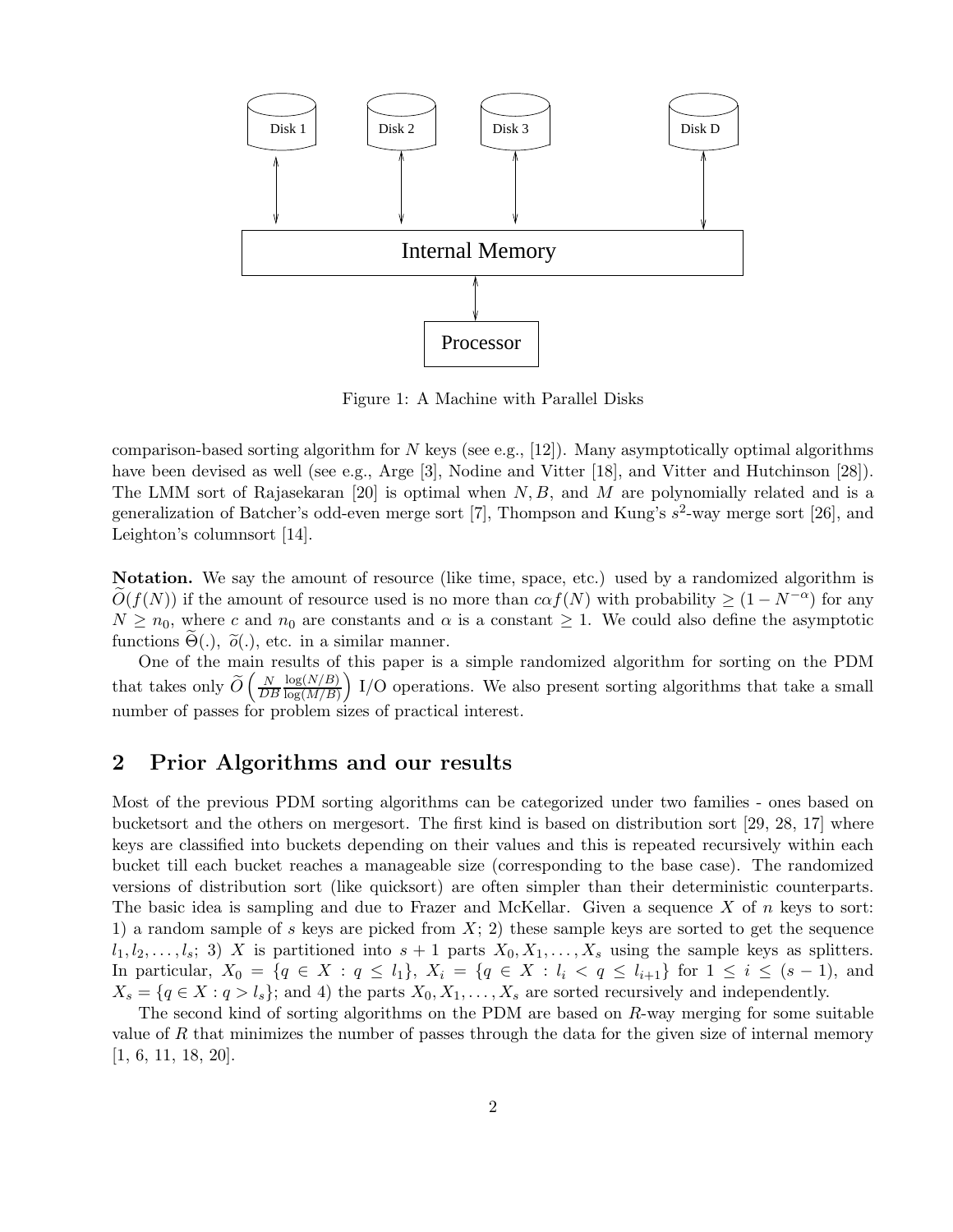The primary difficulty in the case of distribution sort is in ensuring full parallelism in the case of writing. Likewise, the primary challenge in merge-based sorts is in obtaining optimal read parallelism. By striping across disks, and using internal buffers of size  $\Omega(D^2)$ , full parallelism can be achieved by a straightforward greedy approach. For  $D = \Theta(M/B)$ , we cannot afford so much space. More precisely, how do we come up with *balanced* read/write schedules across the D disks when the data is arbitrarily distributed at the beginning and the internal memory size is  $O(D)$ ?

In this context, the algorithm of Barve, Grove, and Vitter [6] deserves special mention. It uses a value of  $R = M/B$ . This algorithm stripes the runs across the disks such that for each run the first block is stored in a random disk and the other blocks are stored in a cyclic fashion starting from the random disk. They only analyze the expected performance of the algorithm (and no high probability bounds have been derived). Their algorithm called *Simple Randomized Mergesort* (SRM), has an optimal expected performance only when the internal memory size M is  $\Omega(BD \log D)$ . However, the standard assumption on M is that  $M = O(DB)$ . The reason for the (slightly) sub-optimal performance is a consequence of an occupancy based analysis that yields a bound of  $\omega(1)$  bound on maximum number of blocks lying in a single disk that must be read in a single phase.

This problem has been redressed by the algorithm of Hutchinson, Sanders and Vitter [13]. Their approach is based on an algorithm of Sanders, Egner and Korst [23] who use lazy writing at the expense of an internal buffer. By using Fully Randomized (FR) scheduling to allocate blocks of each stream to disks, they show that an expected parallelism of  $\Omega(D)$  can be achieved using an internal buffer of size  $O(D)$ . They used asymptotic queuing theoretic analysis to bound the expected number of writes in a batched arrival queuing system with a bounded buffer. A batch corresponds to a memory-load of keys that we are trying to classify into buckets and the bounded buffer is a part of the memory. Vitter and Hutchinson extended it to a scheduling scheme called Random Cycling (RC) which is easy to stripe across disks. The FR schedule is more complicated to implement and is not read-optimal for  $M = o(BD \log D)$ . The RC scheduling resulted in optimal distributed sort (RCD) and optimal mergesort (RCM) for  $M/B \gg D$  [13]<sup>5</sup> that has generated practical interest [11].

In this paper we present a simple randomized algorithm for sorting on the PDM that makes only  $\overline{O}$  $\int$ log $(N/M)$  $log(M/B)$ passes through the data. Our algorithm uses techniques like staggering of the leading blocks (of streams being merged) and periodic rearrangement of input blocks to prevent clustering of the blocks on any single disk. Note that our bound holds with high probability for any value of N unlike the previous randomized algorithms for which only expected bounds have been proved. In a sense, we are able to retain the advantages of the simplicity of SRM with minimal modification and obtain optimal parallelism for the entire range of the parameters. In our analysis we rely only on standard tools that do not rely on asymptotic convergence. In addition, we are able to adhere to desirable properties like striping and simplicity. The underlying approach in our algorithm is to first generate a random permutation and subsequently sort the random permutation using a simple mergesort. In the first phase, an efficient radix sorting algorithm is designed to generate a random permutation. The above strategy bears resemblance to the approach of Valiant and Brebner [27] although requiring very different techniques in the context of PDM. In fact, we develop a novel strategy to obtain full parallelism  $(\Theta(D))$ for merging random sequences. This is likely to find further applications.

 $5$ The exact value of the constant is dependent on the buffer size but it is one aspect where our algorithm possibly holds an advantage.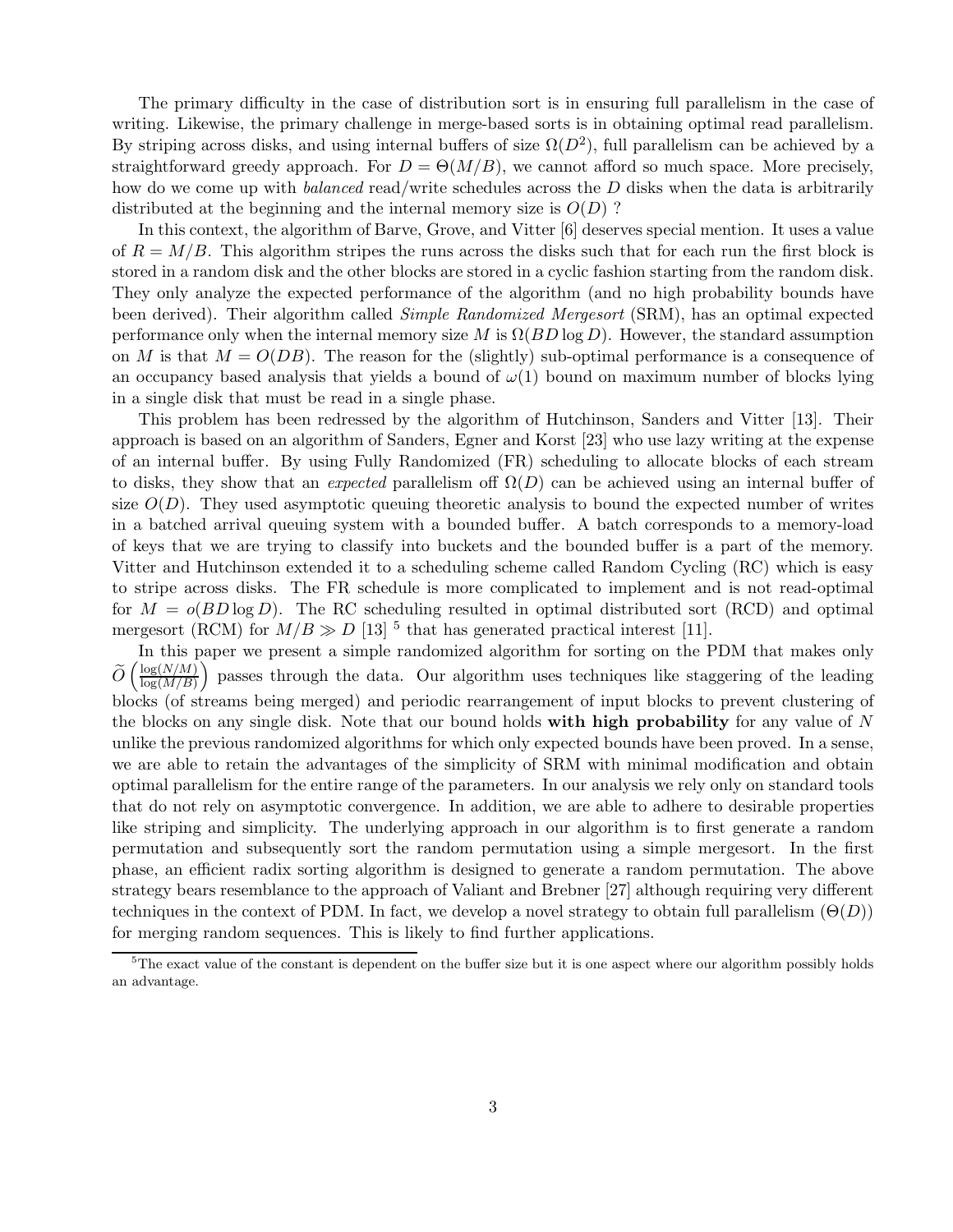#### 2.1 Fixed passes algorithms

In this paper we also focus on developing sorting algorithms with a small number of passes. We note that for most of the applications of practical interest  $N \leq M^2$ . For instance, if  $M = 10^8$  (integers), then  $M^2$  is 10<sup>16</sup> (integers) (which is around 100,000 tera bytes). Thus we focus on input sizes of  $\leq M^2$ in this paper.

Recently, many algorithms have been devised for problem sizes of practical interest. For instance, Dementiev and Sanders [11] have developed a sorting algorithm based on multi-way merge that overlaps I/O and computation optimally. Their implementation sorts gigabytes of data and competes with the best practical implementations. Chaudhry, Cormen, and Wisniewski [10] have developed a novel variant of columnsort that sorts  $M\sqrt{M}$  keys in three passes over the data (assuming that  $B = M^{1/3}$ ). Their implementation is competitive with NOW-Sort. (By a pass we mean  $\frac{N}{DB}$  read I/O operations and the same number of write operations.) In [8], Chaudhry and Cormen introduce some sophisticated engineering tools to speedup the algorithm of [10] in practice. They also report a three pass algorithm that sorts  $M\sqrt{M}$  keys in this paper (assuming that  $B = \Theta(M^{1/3})$ ). In [9], Chaudhry, Cormen, and Hamon present an algorithm that sorts  $M^{5/3}/4^{2/3}$  keys (when  $B = \Theta(M^{2/5})$ ). They combine columnsort and Revsort of Schnorr and Shamir [25] in a clever way. This paper also promotes the need for oblivious algorithms and the usefulness of mesh-based techniques in the context of out-of-core sorting. In fact, the LMM sort of Rajasekaran [20] and all the algorithms in this paper (except for the integer sorting algorithm) are oblivious.

Another important thrust of this paper is on algorithms that have good expected performance. In particular, we are interested in algorithms that take only a small number of passes on an overwhelming fraction of all possible inputs. As an example, consider an algorithm  $A$  that takes two passes on at least  $(1 - M^{-\alpha})$  fraction of all possible inputs and three passes on at most  $M^{-\alpha}$  fraction of all possible inputs. If  $M = 10^8$  and  $\alpha = 2$ , only on at most  $10^{-14}$  % of all possible inputs, A will take more than two passes. Thus algorithms of this kind will be of great practical importance.

We make the following contributions in this direction: 1) We bring out the need for algorithms that have good expected performance in the context of PDM sorting. A saving of even one pass could make a big difference if the input size is large. Especially, algorithms that run in a small number of passes on an overwhelming fraction of all possible inputs will be highly desirable in practice. As a part of this effort we prove a Lemma on random permutations that should be of independent interest. 2) The second main contribution is in the development of algorithms for input sizes  $\leq M^2$ . This input size seems to cover most of the applications of practical interest.

The above two thrusts of our interest have yielded several specific algorithms for PDM sorting. All of these algorithms use a block size of  $\sqrt{M}$ . Here is a list: 1) A three pass algorithm for sorting  $M\sqrt{M}$ keys. This algorithm is based on LMM sort and assumes that  $B = \sqrt{M}$ . In contrast, the algorithm of Chaudhry and Cormen [8] uses a block size of  $M^{1/3}$  and sorts  $M\sqrt{M}/\sqrt{2}$  keys in three passes. 2) We also present another mesh-based algorithm that sorts  $M\sqrt{M}$  keys; 3) An expected two pass algorithm that sorts nearly  $M\sqrt{M}$  keys. In this paper, all the expected algorithms are such that they take the specified number of passes on an overwhelming fraction (i.e.,  $\geq (1 - M^{-\alpha})$  for any fixed  $\alpha \geq 1$ ) of all possible inputs; 4) An expected three pass algorithm that sorts nearly  $M^{1.75}$  keys; 5) A seven pass algorithm (based on LMM sort) that sorts  $M^2$  keys. 6) We also present a mesh-based algorithm that sorts  $M^2$  keys; and 7) An expected six pass algorithm that sorts nearly  $M^2$  keys.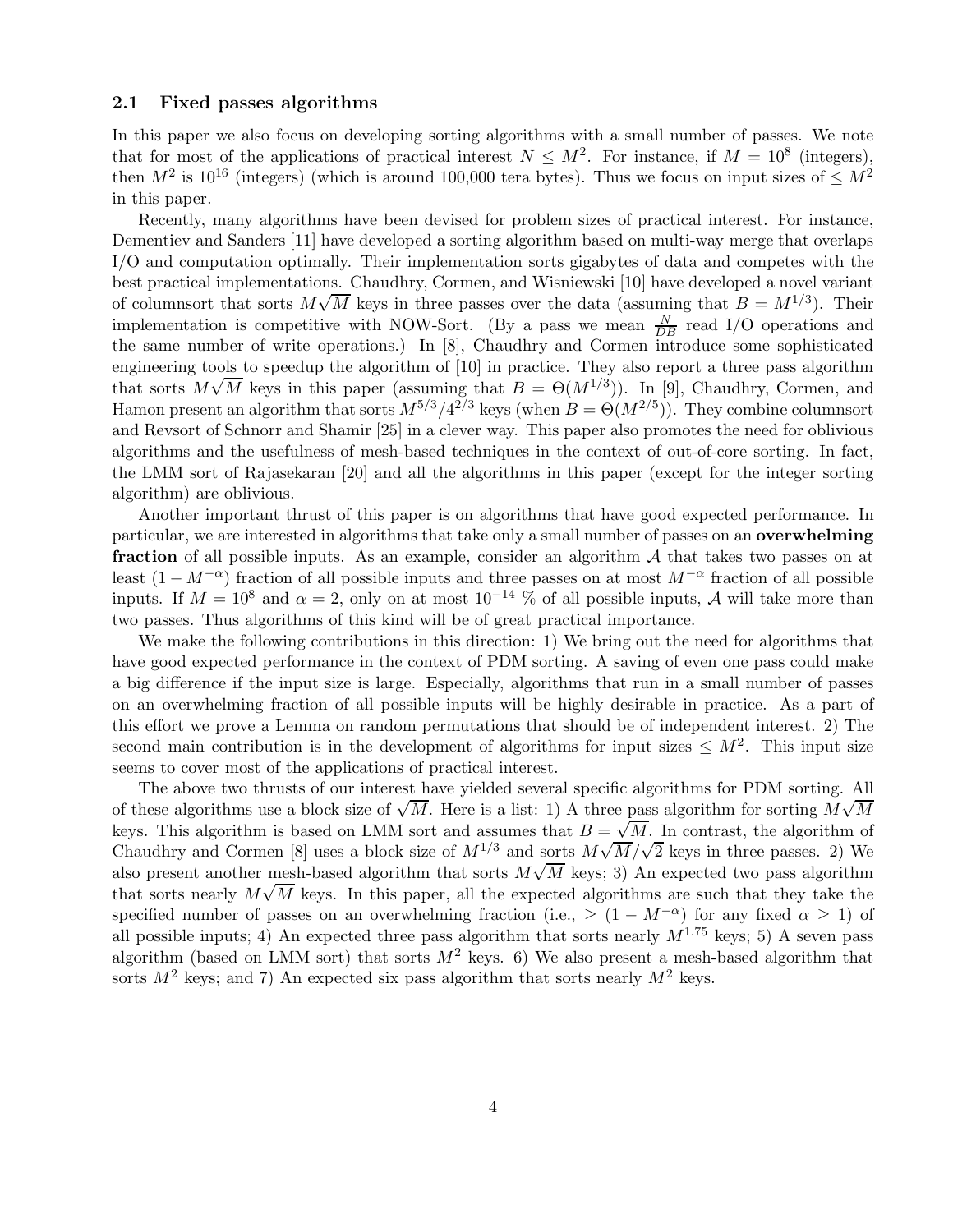### 2.2 Organization

In Section 3 we present our permutation algorithm and in Sections 4 and 5 we provide details of our optimal randomized sorting algorithm. Section 6 presents our algorithms that take a small number of passes. Section 7 concludes the paper.

# 3 Integer sorting and Random Permutation

Often, the keys to be sorted are integers in some range  $[1, R]$ . Numerous sequential and parallel algorithms have been devised for sorting integers. These integer sorting algorithms can be of two types, namely, forward radix sorting (or Most Significant Bit (MSB) first sorting) and backward radix sorting (or Least Significant Bit (LSB) first sorting). In either case the keys are sorted in phases where in each phase the keys are sorted only with respect to some number of bits. In any phase of the LSB first sorting we sort all the inputs keys with respect to the same set of bits. On the other hand forward radix sorting works differently. In the first phase of this algorithm we sort all the input keys with respect some number (say  $\ell$ ) of bits. This sorting partitions the input keys such that each part has keys whose most significant  $\ell$  bits are the same. Thus at the end of the first phase each bucket becomes an independent input set that has to be sorted. In the second phase each bucket will be sorted with respect to some number of the next most significant bits. As a result, the bucket will get split into many buckets, and so on. This process of splitting buckets continues until the buckets are of small size. When this happens the buckets can be sorted using a base-case algorithm.

Several efficient out-of-core algorithms have been devised by Arge, Ferragina, Grossi, and Vitter [4] for sorting strings. For instance, three of their algorithms have the I/O bounds of  $O\left(\frac{N}{R}\right)$  $\frac{N}{B} \log_{M/B} \frac{N}{B}$ B  $\bigg),\$  $O\left(\frac{N}{FB}\log_{M/B}\frac{N}{F}+\frac{N}{B}\right)$ B ), and  $O\left(\frac{K}{B}\right)$  $\frac{K}{B} \log_{M/B} \frac{K}{B} + \frac{N}{B}$  $\frac{N}{B} \log_{M/B} |\Sigma|$ , respectively. These algorithms sort K strings with a total of N characters from the alphabet  $\Sigma$ . Here F is a positive integer such that  $F[\Sigma]^F \leq M$  and  $[\Sigma]^F \leq N$ . These algorithms could be employed on the PDM to sort integers. For a suitable choice of  $F$ , the second algorithm (for example) is asymptotically optimal.

In this section we analyze LSB first radix sort (see e.g., [12]) in the context of PDM sorting. This algorithm sorts an arbitrary number of keys. We assume that each key fits in one word of the computer. We believe that for applications of practical interest radix sort applies to run in no more than 4 passes for most of the inputs.

The range of interest in practice seems to be  $[1, M<sup>c</sup>]$  for some constant c. For example, weather data, market data, etc. are such that the key size is no more than 32 bits. The same is true for personal data kept by governments. As another example, if the key is social security number, then 32 bits are enough. However, one of the algorithms given in this section applies for keys from an arbitrary range as long as each key fits in one word of the computer.

The first case we consider is one where the keys are integers in the range  $[1, M/B]$ . Also assume that each key has a random value in this interval. If the internal memory of a computer is  $M$ , then it is reasonable to assume that the word size of the computer is  $\Theta(\log M)$ . Thus each key of interest fits in one word of the computer.  $M$  and  $B$  are used to denote the internal memory size and the block size, respectively, in words.

The idea can be described as follows. We build  $M/B$  runs one for each possible value that the keys can take. From every  $I/O$  read operation, M keys are brought into the core memory. From out of all the keys in the memory, blocks are formed. These blocks are written to the disks in a striped manner. The striping method suggested in [20] is used. Some of the blocks could be non full. All the blocks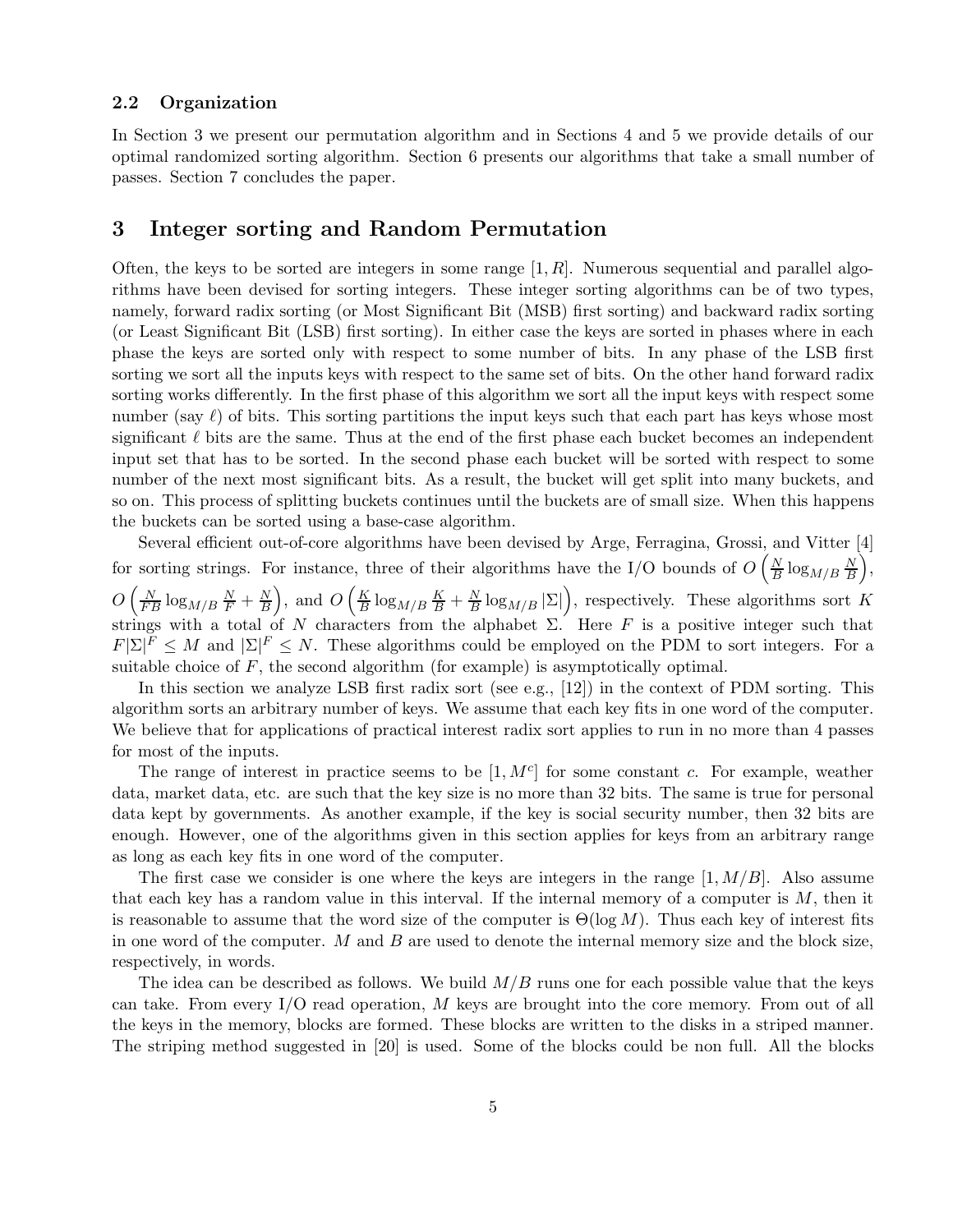in the memory are written to the disks using as few parallel write steps as possible. We assume that  $M = CDB$  for some constant C. Let  $R = M/CB$ . The details of the algorithm IntegerSort follow.



Figure 2: The runs are striped across disks in a staggered fashion. In this example the leading blocks are staggered by one disk - more generally they can be staggered by s disks.

#### Algorithm IntegerSort

for  $i := 1$  to  $N/M$  do

- 1. In C parallel read operations, bring into the core memory  $M = CDB$  keys.
- 2. Sort the keys in the internal memory and form blocks according to the values of keys. Keep a bucket for each possible value in the range  $[1, R]$ . Let the buckets be  $\mathcal{B}_1, \mathcal{B}_2, \ldots, \mathcal{B}_R$ . If there are  $N_i$  keys in  $\mathcal{B}_i$ , then,  $\lceil N_i/B \rceil$  blocks will be formed out of  $\mathcal{B}_i$  (for  $1 \leq i \leq R$ ).
- 3. Send all the blocks to the disks using as few parallel write steps as possible. The runs are striped across the disks (in the same manner as in [20]) (see Figure 2).

The number of write steps needed is  $\max_i\{N_i/B\}$ . 4. Read the keys written to the disks and write them back so that the keys are placed contiguously across the disks.

**Theorem 3.1** Algorithm IntegerSort runs in  $O(1)$  passes through the data for a large fraction ( $\geq$  (1 –  $N^{-\alpha}$ ) for any fixed  $\alpha \ge 1$ ) of all possible inputs. If step 4 is not needed, the number of passes is  $(1+\mu)$ and if step 4 is included, then the number of passes is  $2(1 + \mu)$  for some fixed  $\mu < 1$ .

**Proof:** Call each run of the for loop as a *phase* of the algorithm. The expected number of keys in any bucket is CB. Using Chernoff bounds, the number of keys in any bucket is in the interval  $[(1 - \epsilon)CB, (1 + \epsilon)CB]$  with probability  $\geq [1 - 2 \exp(-\epsilon^2CB/3)]$ . Thus, the number of keys in every bucket is in this interval with probability  $\geq \left(1 - \exp\left[\frac{-\epsilon^2 C B}{3} + \ln(2R)\right]\right)$ . This probability will be  $\geq (1 - N^{-(\alpha+1)})$  as long as  $B \geq \frac{3}{C_{\epsilon}^2}(\alpha+1) \ln N$ . This is readily satisfied in practice (since the typical assumption on B is that it is  $\Omega(M^{\delta})$  for some fixed  $\delta > 1/3$ .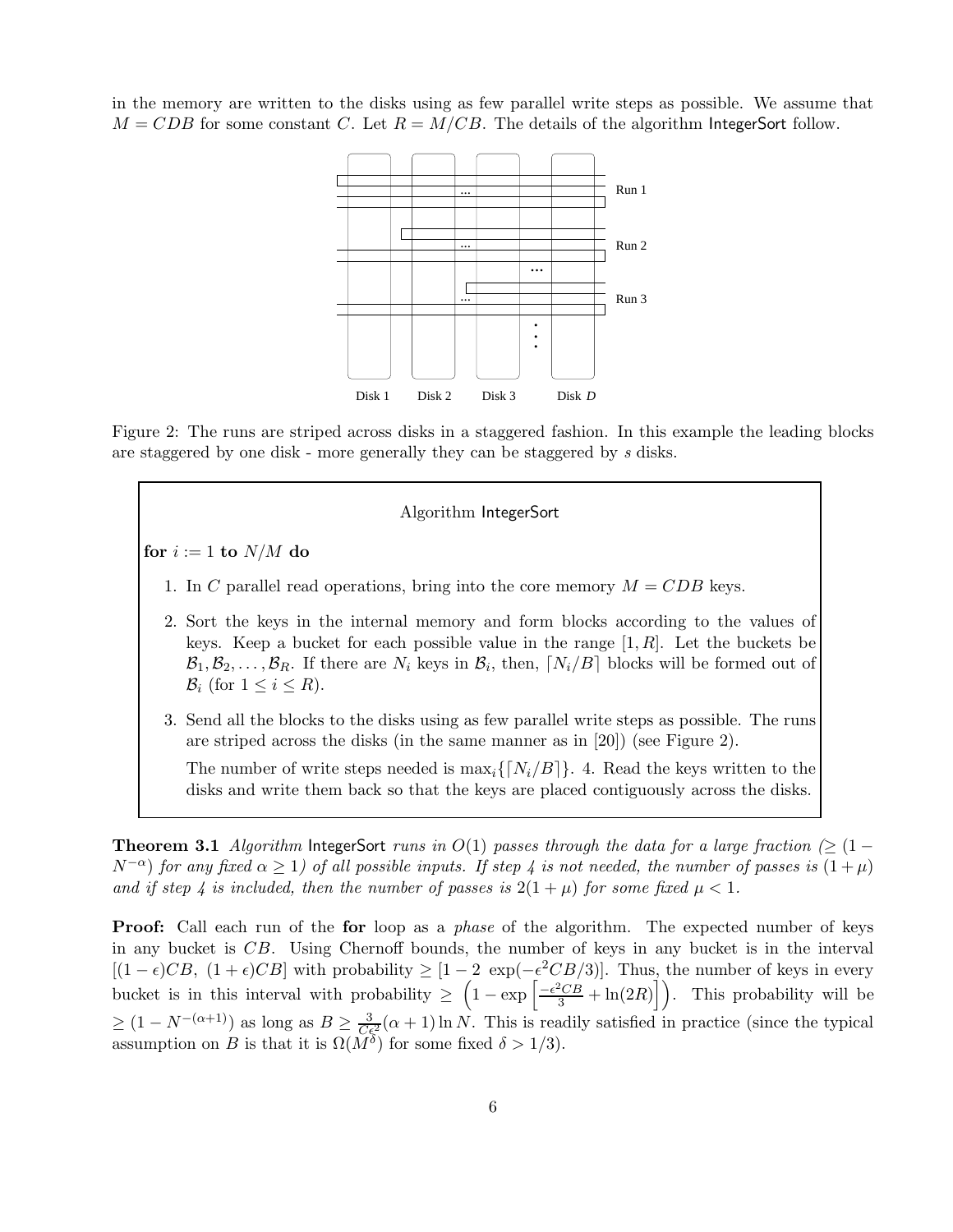As a result, each phase will take at most  $\lceil (1 + \epsilon)C \rceil$  write steps with high probability. This is equivalent to  $\frac{[(1+\epsilon)C]}{C}$  passes through the data. This number of passes is  $1+\mu$  for some constant  $\mu < 1$ .

Thus, with probability  $\geq (1 - N^{-\alpha})$ , IntegerSort takes  $(1 + \mu)$  passes excluding step 4 and  $2(1 + \mu)$ passes including step 4.  $\Box$ 

As an example, if  $\epsilon = 1/C$ , the value of  $\mu$  is  $1/C$ .

Remark 3.1 The sorting algorithms of [28] have been analyzed using asymptotic analysis. The bounds derived hold only in the limit. In comparison, our analysis is simpler and applies for any N.

We extend the range of the keys using the following algorithm. This algorithm employs forward radix sorting. In each stage of sorting, the keys are sorted with respect to some number of their MSBs. Keys that have the same value with respect to all the bits that have been processed up to some stage are said to form a *bucket* in that stage. In the following algorithm,  $\delta$  is any constant  $\lt 1$ .

#### Algorithm RadixSort

for  $i := 1$  to  $(1 + \delta) \frac{\log(N/M)}{\log(M/CR)}$  $\frac{\log(N/M)}{\log(M/CB)}$  do 1. Employ IntegerSort to sort the keys with respect to their ith most significant  $log(M/CB)$  bits.

2. Now the size of each bucket is  $\leq M$ . Read and sort the buckets.

**Theorem 3.2** N random integers in the range  $[1, R]$  (for any R) can be sorted in an expected  $(1 +$  $\omega$ ) $\frac{\log(N/M)}{\log(M/B)}+1$  passes through the data, where  $\nu$  is a constant  $< 1$ . In fact, this bound holds for a large fraction  $( \geq 1 - N^{-\alpha}$  for any fixed  $\alpha \geq 1)$  of all possible inputs.

**Proof.** In accordance with Theorem 3.1, each run of step 1 takes  $(1 + \mu)$  passes. Thus RadixSort takes  $(1+\mu)(1+\delta)\frac{\log(N/M)}{\log(M/R)}$  $\frac{\log(N/M)}{\log(M/B)}$  passes. This number is  $(1 + \nu) \frac{\log(N/M)}{\log(M/B)}$  $\frac{\log(N/M)}{\log(M/B)}$  for some fixed  $\nu < 1$ .

It remains to show that after  $(1 + \delta) \frac{\log(N/M)}{\log(M/R)}$  $\frac{\log(N/M)}{\log(M/B)}$  runs of step 1, the size of each bucket will be  $\leq M$ . At the end of the first run of step 1, the size of each bucket is expected to be  $\frac{NBC}{M}$ . Using Chernoff bounds, this size is  $\leq (1+\epsilon)\frac{NBC}{M}$  with high probability, for any fixed  $\epsilon < 1$ . After k (for any integer k) runs of step 1, the size of each bucket is  $\leq N(1+\epsilon)^k (CB/M)^k$  with high probability. This size will be  $\leq M$  for  $k \geq \frac{\log(N/M)}{\log\left(\frac{M}{M}\right)}$  $\frac{\log(N/M)}{\log\left(\frac{M}{(1+\epsilon)CB}\right)}$ . The RHS of the above expression is  $\leq (1+\delta)\frac{\log(N/M)}{\log(M/B)}$  $\frac{\log(N/M)}{\log(M/B)}$  for any fixed  $\delta < 1$  as

long as  $M > C^2B$  which is true for  $D \geq C$ .

Step 2 takes one pass.  $\square$ 

**Remark 3.2** As an example, consider the case  $N = M^2$ ,  $B = \sqrt{M}$  and  $C = 4$ . In this case, RadixSort takes no more than 3.6 passes through the data.

We show how to randomly permute  $N$  given keys such that each permutation is equally likely. We employ RadixSort for this purpose. The idea is to assign a random label with each key in the range  $[1, N^{1+\beta}]$  (for any fixed  $0 < \beta < 1$ ) and sort the keys with respect to their labels. This can be done in  $(1+\mu)\frac{\log(N/M)}{\log(M/B)}+1$  passes through the data with probability  $\geq 1-N^{-\alpha}$  for any fixed  $\alpha \geq 1$ . Here  $\mu$ is a constant  $\leq 1$ . For many applications, this permutation may suffice. But we can ensure that each permutation is equally likely with one more pass through the data.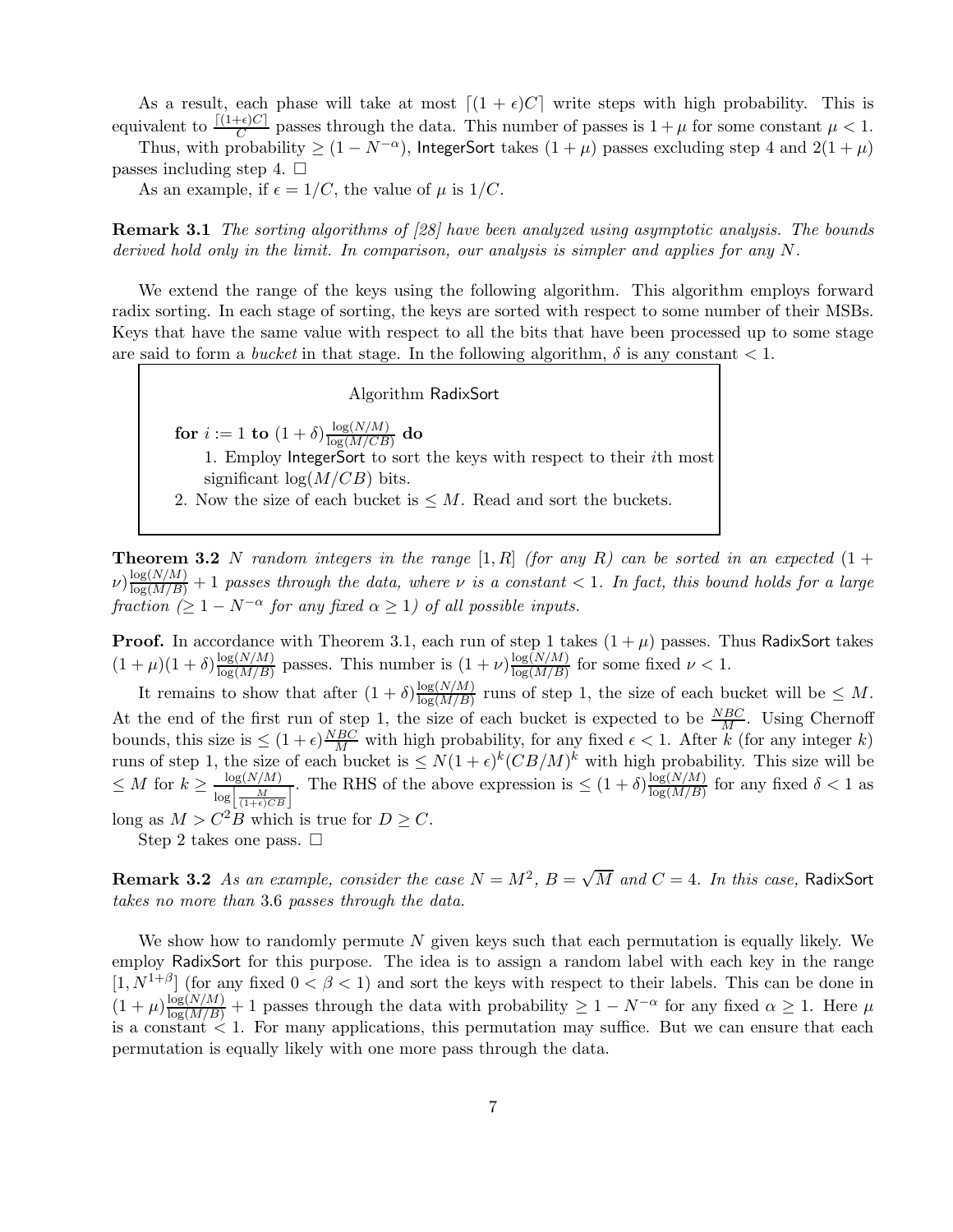When each key gets a random label in the range  $[1, N^{1+\beta}]$ , the labels may not be unique. The maximum number of times any label is repeated is  $O(1)$  from the observation that the number of keys falling in a bucket is binomially distributed with mean  $1/n$  and applying Chernoff bounds (equation 1) in Appendix B). We have to randomly permute keys with equal labels which can be done in one more pass through the data as follows. We think of the sequence of N input keys as  $S_1, S_2, \ldots, S_{N/DB}$  where each  $S_i$  ( $1 \leq i \leq N/(DB)$ ) is a subsequence of length DB. Note that keys with the same label can only span two such subsequences. We bring in DB keys at a time into the main memory. We assume a main memory of size  $2DB$ . There will be two subsequences at any time in the main memory. Required permutations of keys with equal labels are done and DB keys are shipped out to the disks. The above process is repeated until all the keys are processed.

Remark 3.3 With more care we can eliminate this extra pass by combining it with the last stage of radix sort.

Thus we get the following:

**Theorem 3.3** We can permute N keys randomly in  $O(\frac{\log(N/M)}{\log(M/R)})$  $\frac{\log(N/N)}{\log(M/B)}$ ) passes through the data with probability  $\geq 1 - N^{-\alpha}$  for any fixed  $\alpha \geq 1$ , where  $\mu$  is a constant < 1, provided  $B = \Omega(\log N)$ .

**Remark 3.4** In the above Theorem, we assume that  $B = \Omega(\log N)$ . This is a very benign assumption that readily holds in practice. However, we later show how to eliminate this assumption without sacrificing the asymptotic performance.

# 4 Randomized Sorting

In this section we present a randomized sorting algorithm that sorts N given keys in  $\tilde{O} \left( \frac{\log(N/M)}{\log(M/B)} \right)$  $log(M/B)$  $\overline{ }$ passes through the data. Our algorithm employs the permutation algorithm from Section 3.

### 4.1 A simple algorithm

We start with a simple version of the algorithm (called RSort1) which will be useful for exposition of the basic ideas. Unfortunately, RSort1 may not run in an optimal number of  $I/O$ 's. This algorithm is modified in the next subsection to achieve theoretical optimality. In the following algorithm,  $R = M/B$ .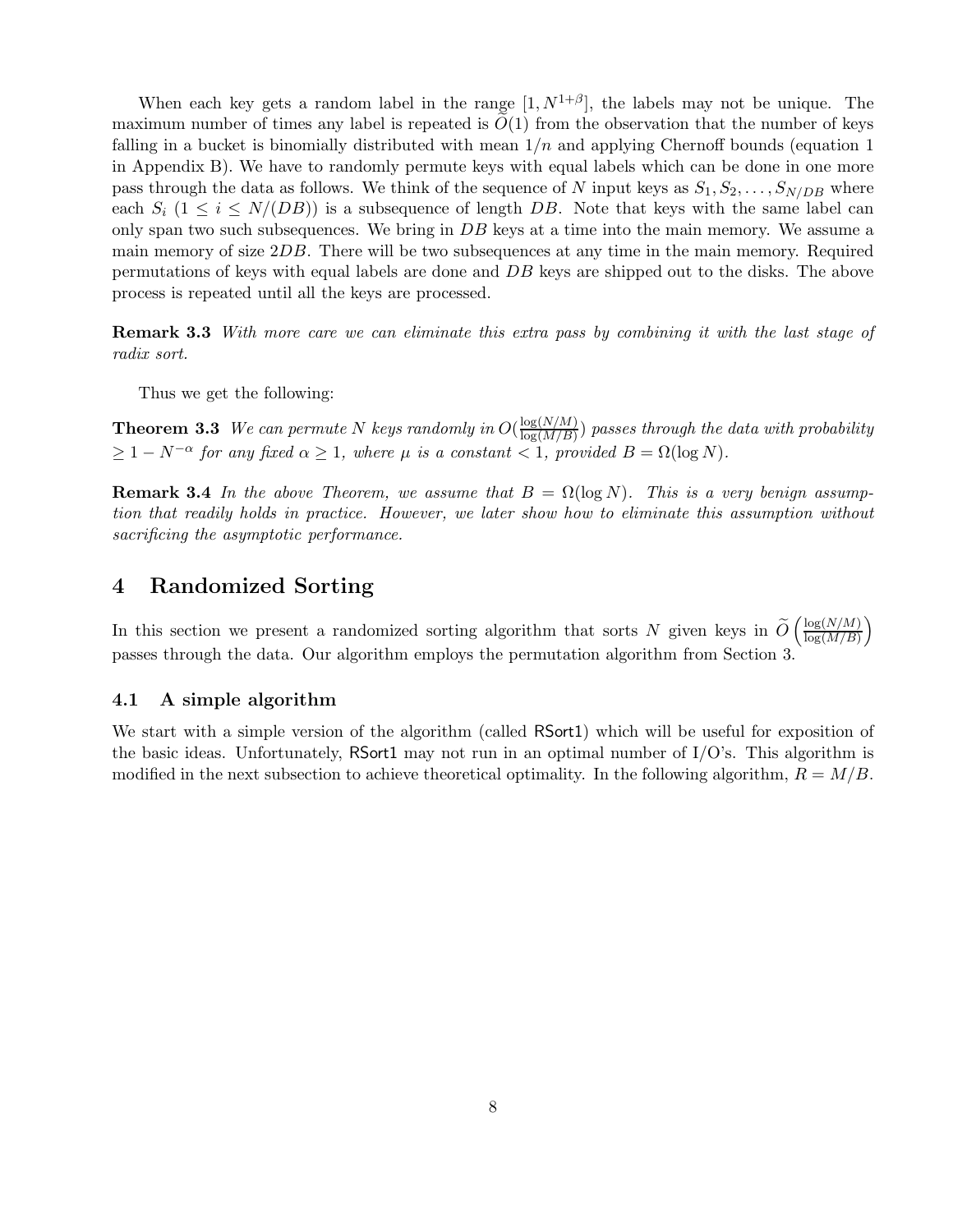Algorithm RSort1 1. Randomly permute the input N keys using the algorithm of Theorem 3.3. 2. In one pass through the data form runs each of length  $M = DB$ .  $3. \,\, \textbf{for} \,\, i := 1 \,\, \textbf{to} \,\, \frac{\log (N/M)}{\log R} \,\, \textbf{do}$ while there are more runs do Merge the next  $R$  runs as follows. Start by bringing in two blocks from each run. Assume that  $R = D = M/B$ and the main memory is of size  $2DB$ . Merge the runs to ship M keys out to the disks. This run becomes an input run for the next iteration. If one of the runs becomes empty before M output keys are formed, start all over again. (We will show that the probability of this happening is negligible). From here on, maintain the invariant that for each run we have two leading blocks in the memory. Form  $BD$  output keys and ship them. Repeat this until the  $R$ 

Analysis. Let a phase refer to one run of step 3 of RSort1. In the following discussion ignore the number of parallel I/Os needed to do one scan through the data while merging the runs.

runs are merged.

Consider the problem of merging any  $R$  runs in some phase of RSort1. Consider some point in time when there are 2D blocks in the main memory with 2 blocks per run. We merge these blocks to form M output keys. Note that the  $M$  output keys are such that each key is equally likely to have come out of the R runs - the number of keys from each run in a phase is binomially distributed with success probability 1  $\frac{1}{R}$  and expectation B. Using Chernoff bounds, this number lies in the interval  $[(1-\epsilon)B, (1+\epsilon)B]$  with probability  $\geq 2[1 - \exp(-\epsilon^2 B)/3]$ ,  $\epsilon$  being any constant  $> 0$ . In other words, each run gets consumed at the rate of at least  $(1 - \epsilon)$  blocks per  $(1 + \epsilon)$  blocks brought in (from each run). For  $B \ge \log N$ , this holds with high probability. Note that the probability of  $\epsilon$  being very close to 1 is very low and hence the event of two blocks getting consumed before M output keys are formed is very low.

In summary, with high probability, it takes at most  $1/(1 - \epsilon)$  scans through a run before it gets consumed completely. As a result, RSort1 makes  $\widetilde{O} \left( \frac{\log(N/M)}{\log(M/B)} \right)$  $log(M/B)$ scans through the input.

Even though RSort1 makes an optimal number of scans through the input, each scan may take more than an optimal number of I/Os. This can be seen as follows. At the beginning of the algorithm, the runs are striped in a cyclic fashion. Let the runs be  $R_1, R_2, \ldots, R_q$ . The first block of run i will be in disk  $(i-1) \mod D+1$ ; the second block of run i will be in disk i mod  $D+1$ ; and so on (for  $1 \leq i \leq q$ ). If whenever blocks are accessed from different runs these blocks come from different disks, then it will mean that the number of I/O operations is optimal as well. For instance if each run gets consumed at the rate of one block per block brought in, then this will hold.

However, the runs get consumed at different rates. For instance, there could come a time when we need a block from each run and all of these blocks are in the same disk. An occupancy analysis similar to the one in Barve Grove and Vitter [6] will imply that the expected number of I/O operations in the worst case could be non-optimal unless  $M/B$  is  $\Omega(D \log D)$ .

In the next subsection we modify RSort1 to make it optimal and still retain the simplicity.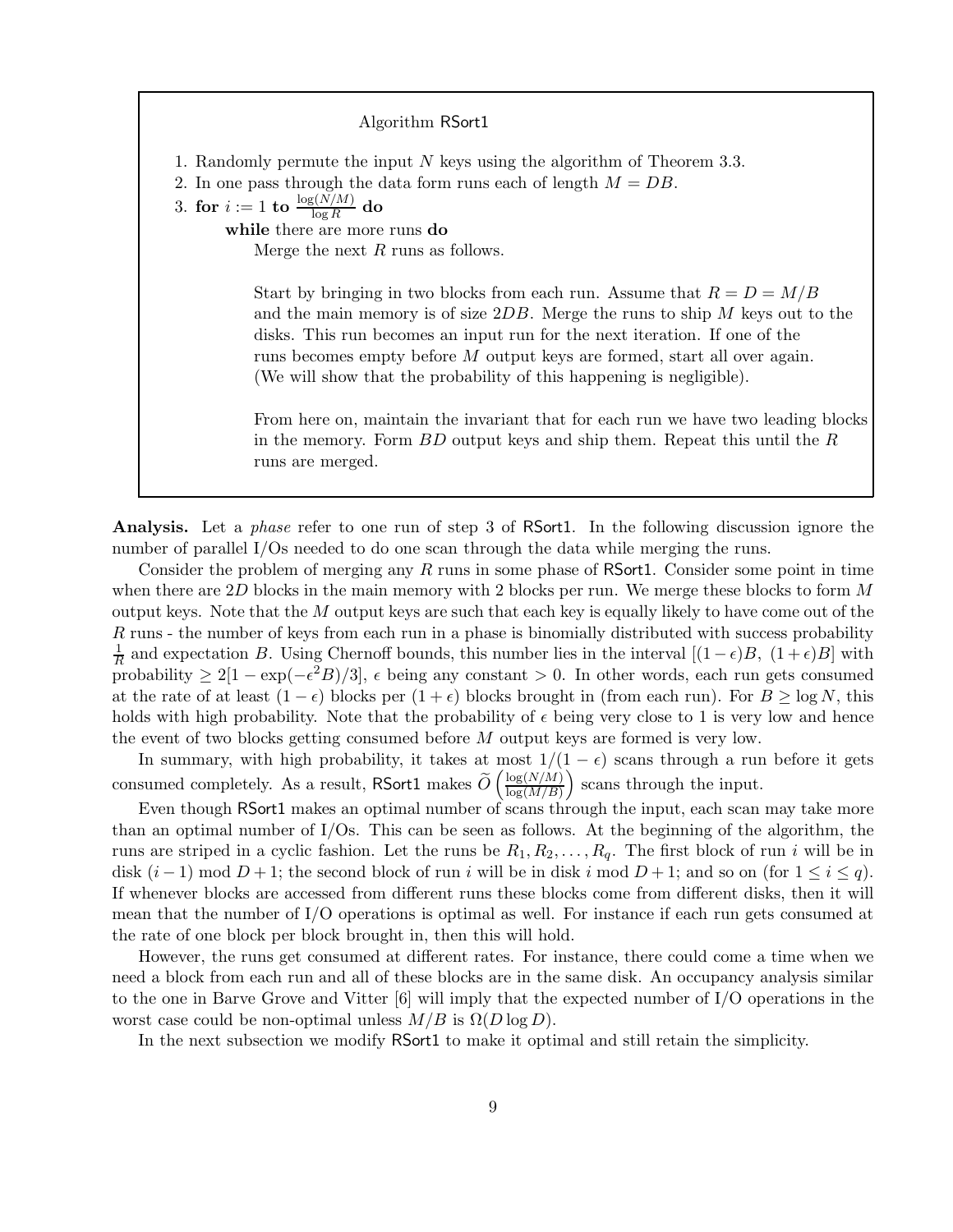### 4.2 A Second Algorithm: Periodic Resetting

The key ideas to make RSort1 optimal are: 1) Let  $Q_1, Q_2, \ldots, Q_R$  be the runs to be merged at some point in time. Let a *stage* refer to the step of bringing in required keys, merging the 2DB keys in memory and forming  $M$  output keys. We keep the  $R$  runs such that the leading blocks for the runs are in successive disks (or very nearly so); and 2) When there are many blocks in every run, the above property may be difficult to maintain since as time progresses, the leading blocks deviate more and more from the expected disk locations. We periodically rearrange the leading M keys of each run so that the above property is reinstated after the rearrangement. Again we assume that  $R = M/B$ .

In the description that follows, we use  $M$  to denote  $DB$  and we assume that the actual internal memory has size 2DB.

Algorithm RSort2 1. Permute the input  $N$  keys using the algorithm of Theorem 3.3. 2. In one pass through the data form runs of length  $M = DB$  each.  $3. \,\, \textbf{for} \,\, i := 1 \,\, \textbf{to} \,\, \frac{\log (N/M)}{\log R} \,\, \textbf{do}$ while there are more runs do Merge the next  $R$  runs as follows. Begin by bringing in  $\frac{2M}{RB} = 2$  blocks from each run. Merge the runs to ship M keys out to the disks to be used as an input run for the next iteration. If one of the runs becomes empty before M output keys are formed, start all over again. We shall show later that the probability of this event is low. Maintain the property that there are exactly  $\frac{2M}{RB} = 2$  leading blocks per run. Form *BD* output keys and ship them. Call the step of bringing in enough keys to have  $2M/(RB)$  blocks per run, merging them and outputting M keys as a *stage* of the algorithm. After every  $R(=M/B)$  stages perform a rearrangement of runs. In particular, read the leading M keys of each run and write them back so that the leading blocks of the runs are in successive disks. Use separate areas in the disks for the purpose of rewriting. Repeat the above step until the R runs are merged.

**Theorem 4.1** RSort2 takes  $\widetilde{O} \left( \frac{\log(N/M)}{\log(M/B)} \right)$  $log(M/B)$ ) read passes through the data provided  $B = \Omega(\sqrt{M \log N})$ .

**Proof.** Let a *phase* of the algorithm refer to one run of step 3 and let a *stage* of the algorithm refer to bringing in enough keys per run (i.e.  $2M/R$  keys per run), merging the runs, and shipping M keys out to the disks.

It suffices to prove that each phase of the algorithm takes  $O(N/DB)$  I/Os.

In each stage of the algorithm the expected number of blocks consumed from each run is 1. If the starting block of a run is  $i$  then after  $q$  stages, the leading block of this run is expected to be in disk  $(i+q-1) \mod D+1$ . Assume that the leading block of each run continues to be within one disk of its expected disk. Consider the task of bringing into main memory at most K leading blocks of each run.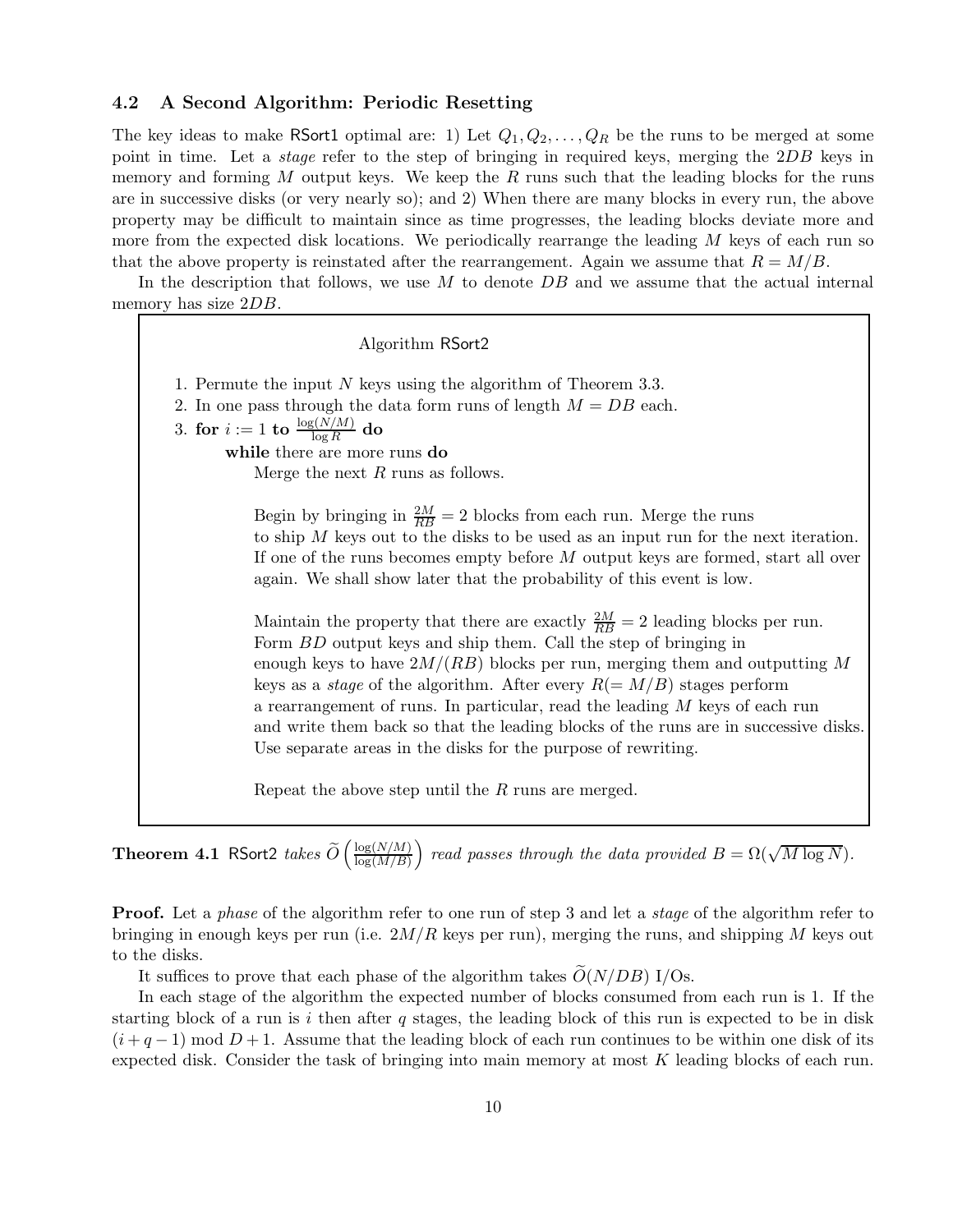How many I/Os will be needed? It is easy to see that in the worst case,  $3 \cdot K$  I/Os will suffice as each disk can have at most 3 of the leading blocks. Thus when  $K = 1$ , three I/O's suffice.

We can actually obtain a stronger result:

**Lemma 4.1** Consider D disks and R runs with  $R \leq D$ . The runs are striped in the usual way. Let the leading block of each run stray away from its expected disk by at most q disks. The problem of bringing in K blocks from each run can be accomplished in at most  $K + 2q$  I/Os.

**Proof:** Assume that  $R = D$  since this corresponds to the worst case. Also assume that  $K \leq D$  for simplicity (though the result is general). Consider any disk  $D$ . From out of the blocks we want to fetch, how many blocks will reside in  $\mathcal{D}$ ? If the starting blocks of the runs are equidistant, then K blocks will reside in  $\mathcal{D}$ . The starting blocks of runs can be at most q disks away from their expected starting disks. The starting disks of some of the runs could be to the right of their expected disks and the starting blocks of some others could be to the left of their starting disks. The number of blocks in  $\mathcal D$  (excluding those K runs that are expected to have a block each in  $\mathcal{D}$ ) from out of the first kind of runs is at most q and the number of blocks from the second kind is at most q. (We assume that there is sufficient buffer, i.e.  $(K+2q)DB$  for this purpose.)  $\square$ 

When we perform  $R$  stages, the expected number of keys coming out of each run is  $M$ . This number will stray away from its expected value by at most  $\sqrt{\alpha M \ln N}$  with probability exceeding  $(1 - N^{-\alpha})$ . Thus the leading block of each run will stray away by at most one disk provided  $B \ge \sqrt{\alpha M \ln N}$ . This condition is readily satisfied in practice. In this case, each stage of the algorithm can be completed in three I/Os with high probability.

Also, all the rearrangement of keys take an additional  $(1+\nu)$  log( $N/M$ )/ log( $M/B$ ) read passes and the same number of write passes, where  $\nu$  is any constant  $> 0$ .

In summary, the number of read passes taken by the algorithm is  $4(1+\nu)\frac{\log(N/M)}{\log(M/B)}+(1+\mu)\frac{\log(N/M)}{\log(M/B)}+2$ with probability  $\geq (1 - N^{-\alpha})$  for any fixed  $\alpha \geq 1$ . Here  $\nu, \mu$  are constants between 0 and 1. Note that the number write passes are only  $2(1+\nu)\log(N/M)/\log(M/B)+(1+\mu)\frac{\log(N/M)}{\log(M/R)}$  $\frac{\log(N/N)}{\log(M/B)}$ . end of proof Theorem  $\downarrow$ .1  $\Box$ 

#### 4.3 Relaxing the Constraint on B

RSort2 assumes that  $B = \Omega(\sqrt{M \log N})$ . This assumption can be relaxed with the following idea. Employ a value of  $R = (M/B)^{\epsilon}$  for any constant  $1 > \epsilon > 0$ .

Note that when  $R = (M/B)^{\epsilon}$ , we have  $R < D$ . If  $Q_1, Q_2, \ldots, Q_R$  are the runs, we stripe  $Q_1$  starting from disk 1,  $Q_2$  starting from disk  $1 + D/R$ ,  $Q_3$  starting from  $1 + 2D/R$ , and so on. (Assume w.l.o.g. that D is an integral multiple of R). In other words, the leading blocks of the runs are  $D/R$  disks apart. Therefore, even if the leading blocks of the runs stray by  $D/R$  blocks each stage can be performed in three I/Os per disk. Further, if we can ensure that the deviation is less than half this quantity, i.e. D/2R, then  $q = 0$  and each stage can be performed in one I/O per disk. Each run contributes  $(M/B)^{1-\epsilon}$ (expected) blocks in each stage.

The resultant algorithm RSort is the same as RSort2 except that rearrangements are done every  $(M/B)^{\epsilon}$  stages and we use  $R = (M/B)^{\epsilon}$ .

When  $(M/B)^{\epsilon}$  stages are performed, the expected number of keys consumed from each run is M. The actual value for any run can stray away from its expected value by  $\sqrt{\alpha M \ln N}$ , with probability greater than  $(1 - N^{-\alpha})$ . If we can bound the deviation by  $0.5 \cdot DB/R$  the maximum number of blocks required from any disk is 1 (i.e.  $q = 0$ ). This happens when  $\sqrt{\alpha M \ln N} \leq 0.5 \cdot M^{1-\epsilon} B^{\epsilon}$ . This implies that  $B \geq 2M^{(\epsilon-1/2)/\epsilon} (\alpha \ln N)^{1/(2\epsilon)}$ .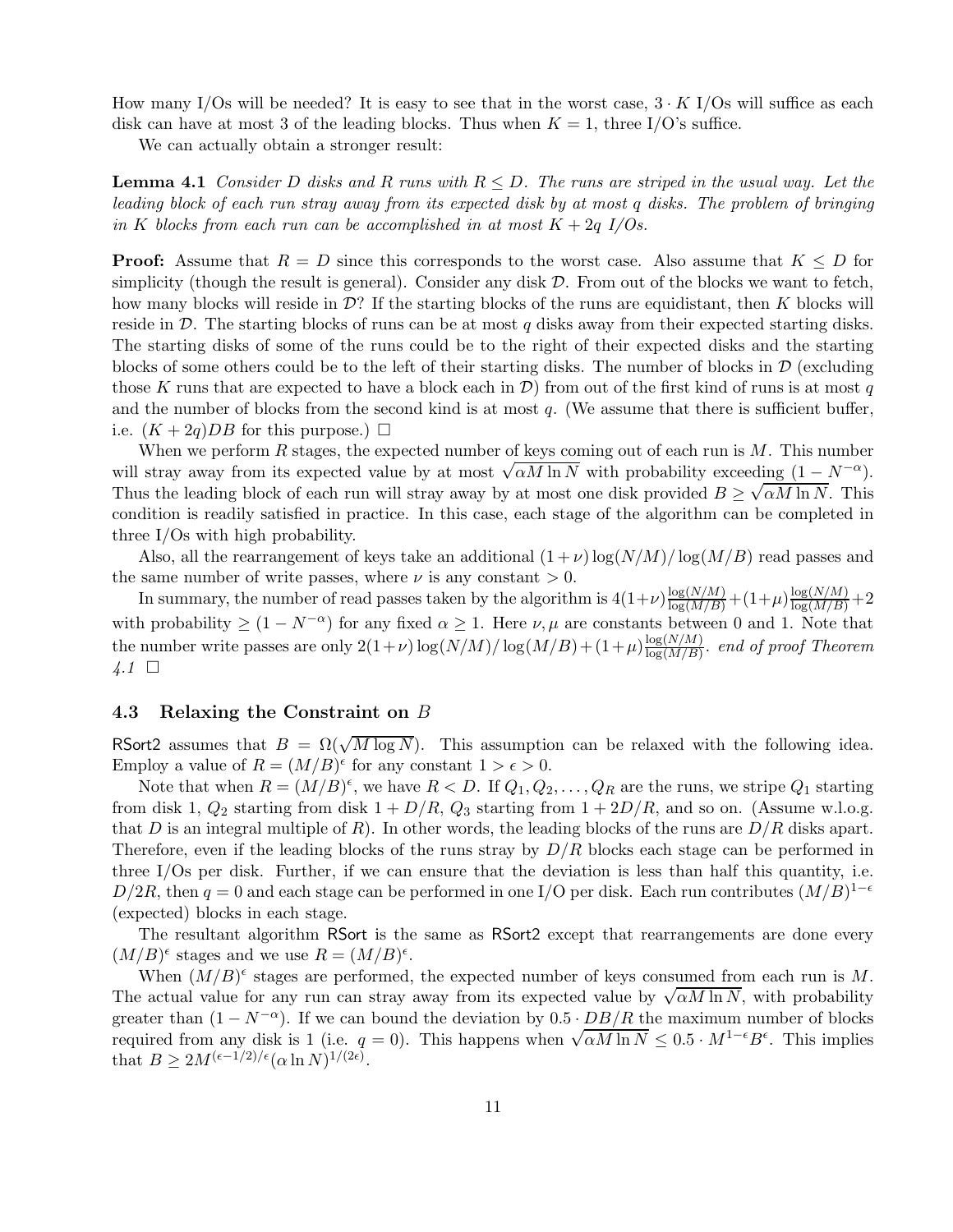When  $\epsilon = 1/2$ , the above condition becomes:  $B \geq 2\alpha \ln N$ . This is a benign condition and readily holds in practice. For a value of  $\epsilon = \frac{1}{2} - \delta$  (for any fixed  $\delta > 0$ ), the above condition becomes,  $B \ge 1$ , provided  $N \leq e^{M^{2\delta/\alpha}}$ .

An Alternative Analysis for large N. Assume that N is  $\Omega(M^C)$ , for some constant C. The expected number of I-Os for R stages is  $cR$  for some constant c from the properties of even distribution of keys. Call this an epoch and because of rearrangements the epochs are independent. Therefore the probability that more than  $\sqrt{\alpha(N/(MR)) \ln N}$  epochs exceed cR I/Os is less than 1/N. This can be argued as follows. Let  $X_i = 1$  if the *i*-th epoch requires in excess of 2cR I/O's (a bad epoch) and 0 otherwise. Clearly  $Pr[X_i = 1] \leq 1/2$  and  $X_i$ 's are independent. By applying Chernoff bounds to  $\sum_i X_i$ , we obtain the required bound on the number of bad epochs. The total number of I/Os in a bad epoch cannot exceed  $R^{1+\zeta}$  (for any constant  $\zeta > 0$ ) from Lemma 4.1. Therefore, if  $N = \Omega(M^C)$ , for an appropriate C, the total number of I/O's over all bad epochs is  $o(N/B)$  with high probability.

Thus we obtain the following result:

**Theorem 4.2** RSort takes  $\widetilde{O} \left( \frac{\log(N/M)}{\log(M/B)} \right)$  $log(M/B)$  $\big)$  read passes for (uniformly distributed) random input data.

#### Bounding the leading constant

For choice of  $\epsilon = 1/2$ , the number of iterations made by the algorithm is no more than  $2(1 + \nu)$ .  $\frac{\log(N/M)}{\log(M/B)}$  where each iteration involves  $2(1 + \nu)$  read passes including rearrangement. The number of write passes is same. This gives a total of  $8(1+\nu)\frac{\log(N/M)}{\log(M/R)}$  $\frac{\log(N/M)}{\log(M/B)}$  passes with probability  $\geq (1 - N^{-\alpha})$  for any constant  $\alpha \geq 1.6$  Here  $\nu, \mu$  are constants between 0 and 1. To this, we must add the time for generating the initial random permutation.

When B is large, we can decrease the number of read passes made by RSort as follows. Let  $B = M^{\beta}$ . The condition on B becomes:  $M^{\beta} \ge M^{(\epsilon-1/2)/\epsilon} (\alpha \ln N)^{1/(2\epsilon)}$ . This condition is satisfied when  $\epsilon < \frac{1}{2(1-\beta)}$ . For this choice of  $\epsilon$ , the number of read passes made by RSort is  $(4-4\beta)(1+\nu)\frac{\log(N/M)}{\log(M/B)}+(1+\mu)\frac{\log(N/M)}{\log(M/B)}+2$ . This follows from : 1) The permutation takes  $(1 + \mu)^{\frac{\log(N/M)}{\log(M/R)}}$  $\frac{\log(N/N)}{\log(M/B)}$  passes; 2) Initial runs formation takes one pass; 3) Merging of runs takes  $2(1 - \beta) \times (1 + \nu) \frac{\log(N/M)}{\log(M/B)}$  $\frac{\log(N/M)}{\log(M/B)}$  passes; and 4) the rearrangements take  $2(1 - \beta) \times (1 + \nu) \frac{\log(N/M)}{\log(M/B)}$  $\frac{\log(N/M)}{\log(M/B)}$  read passes. When  $\beta = 1/2$ , the number of passes is  $4(1+\nu)\frac{\log(N/M)}{\log(M/B)}$  +  $(1+\mu)\frac{\log(N/M)}{\log(M/B)}+2$ , which is the same as what RSort2 takes. As another example, when  $\beta=3/4$ , the number of read passes is  $2(1+\nu)\frac{\log(N/M)}{\log(M/B)} + (1+\mu)\frac{\log(N/M)}{\log(M/B)} + 2$ .

#### 4.4 Relaxing the constraint in RadixSort

The algorithms IntegerSort and RadixSort assume that  $B = \Omega(\ln N)$ . As a consequence, the algorithm of Theorem 3.3 also makes this assumption. We can relax this constraint in exactly the same manner as in Section 4.3. In particular, the algorithm IntegerSort is modified as follows. Instead of sorting  $N$  keys in the range  $[1, M/B]$ , IntegerSort now sorts N keys in the range  $[1, R = (M/B)^{\epsilon}]$  where  $\epsilon$  is defined in Section 4.3. The algorithm runs in stages. In any stage we bring in  $M$  keys. Reading doesn't pose any difficulties in parallel access. There could be potential problems in writing. We address this problem in exactly the same manner as in Section 4.3. Periodically, we start writing the runs so that the leading blocks are equally apart.

<sup>&</sup>lt;sup>6</sup>The mergesort algorithm in [13] has a constant  $2 + D/m$  for the expected running time, where m is the size of internal memory. However, it is not clear how one can obtain high probability bounds.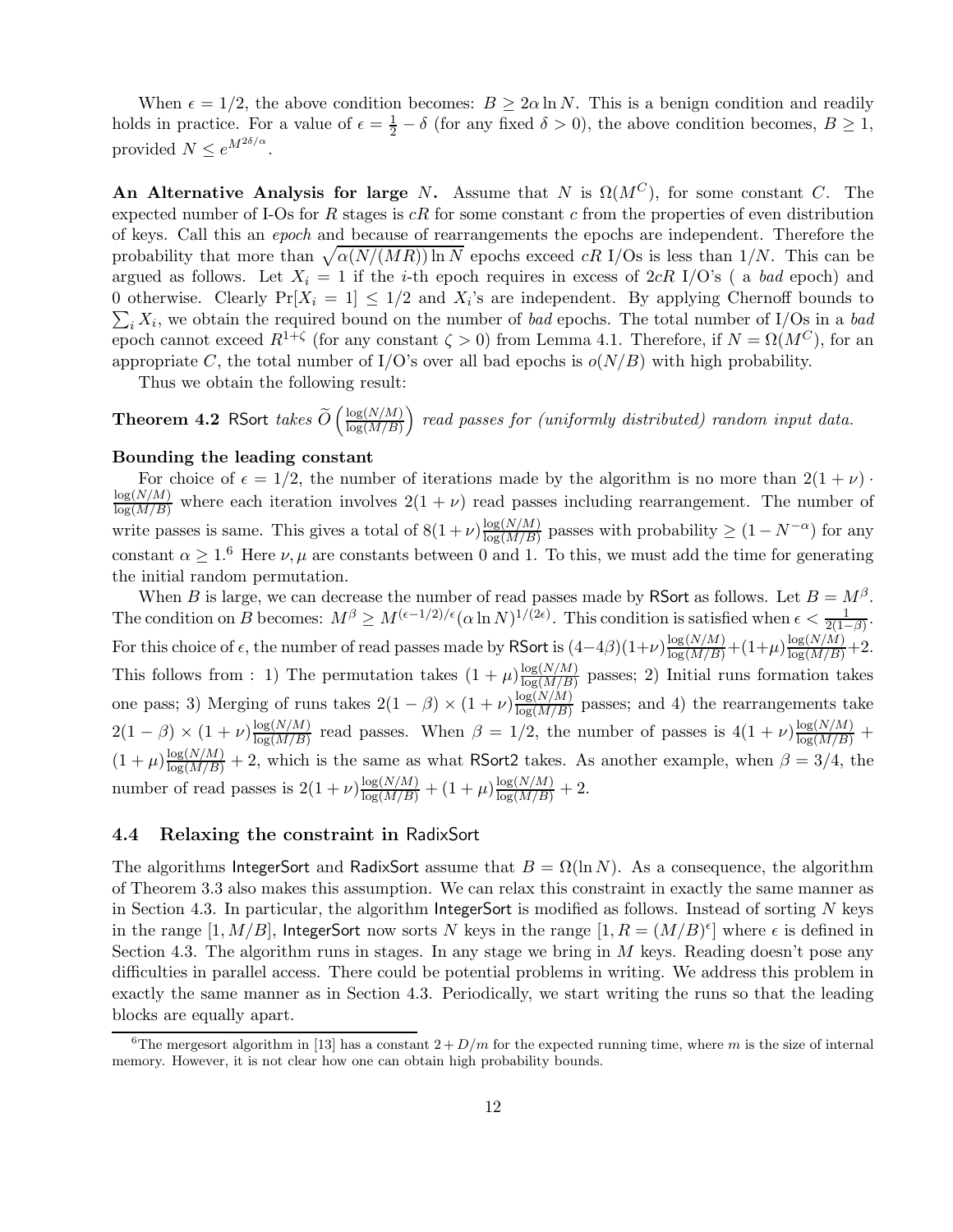#### 4.5 The general case  $- M > DB$

Thus far we have assumed that the size of internal memory is 2BD. But in practice, the internal memory could be larger than a constant multiple of BD. All the results we have derived so far extend to this case in a straight forward way. Let  $M = 2qBD$  for some integer q.

Theorem 3.3 now becomes:

**Theorem 4.3** We can permute N keys randomly in  $(1 + \mu) \frac{\log(N/(qBD))}{\log(qD)} + 1$  passes through the data with probability  $\geq 1 - N^{-\alpha}$  for any fixed  $\alpha \geq 1$ , where  $\mu$  is any constant  $> 0$ .

In the algorithm of Theorem 3.3, we sorted keys in phases where in each phase the range was  $[1, D]$ . There are several stages in any phase. A stage involves bringing into main memory around DB keys, sorting them, and shipping around a block per key value (i.e., around DB keys) to the disks. In the new algorithm, we have to sort the keys in phases where in each phase we sort keys in the range  $[1, qD]$ . Here again, there are many stages per phase. In any stage we bring in  $qDB$  keys, sort them, and ship out around  $qDB$  keys. The only difference is that a stage previously involved one parallel read  $I/O$  and in the new algorithm there are q parallel read  $I/Os$  per stage.

In a similar fashion, we obtain our final result:

**Theorem 4.4** For  $M = 2qDB$ , RSort can be easily modified to run in  $\widetilde{O} \left( \frac{\log(N/(qBD))}{\log(qD)} \right)$  $log(qD)$  passes through the data.

# 5 Sorting Algorithms that Take a Small Number of Passes

We now shift our focus to PDM sorting algorithms that that take a small number of passes for problem sizes of practical interest. More specifically, we assume that  $N \leq M^2$  - the randomized algorithm of the previous section will take expected  $\Theta(1)$  passes. Here we explore what we can do in small number of passes like three to five. We present several simple deterministic algorithms. Further we also explore their performance for random inputs in terms of expected number of passes.

For this section we assume that the block size B is  $\Omega(M^{\alpha})$  where  $\alpha$  is a constant between 0 and 1 (typically  $\alpha = 0.5$ ). The reason for this is that it is consistent with current technology and larger block sizes also favour parallelism.

#### 5.1 A Lower Bound

The following lower bound result will help us judge the optimality of algorithms presented in this paper.

**Lemma 5.1** At least two passes are needed to sort  $M\sqrt{M}$  elements when the block size is  $\sqrt{M}$ . At Least three passes are needed to sort  $M^2$  elements when the block size is  $\sqrt{M}$ . These lower bounds hold on the average as well.

Proof. The bounds stated above follow from the lower bound theorem proved in [5]. In particular, it has been shown in [5] that  $\log(N!) \leq N \log B + I \times (B \log((M - B)/B) + 3B)$ , where I is the number of  $I/O$  operations taken by any algorithm that sorts  $N$  keys residing in a single disk. Substituting  $N = M\sqrt{M}, B = \sqrt{M}$ , we see that  $I \geq \frac{2M\left(1-\frac{1.45}{\log M}\right)}{\left(1+\frac{6}{\log M}\right)}$  $\frac{(\log M)^2}{(1+\frac{6}{\log M})^2}$ . The RHS is very nearly equal to 2*M*. In other

words, to sort  $M\sqrt{M}$  keys, at least two passes are needed. It is easy to see that the same is true for the PDM also. In a similar fashion, one could see that at least three passes are needed to sort  $M^2$  elements.  $\Box$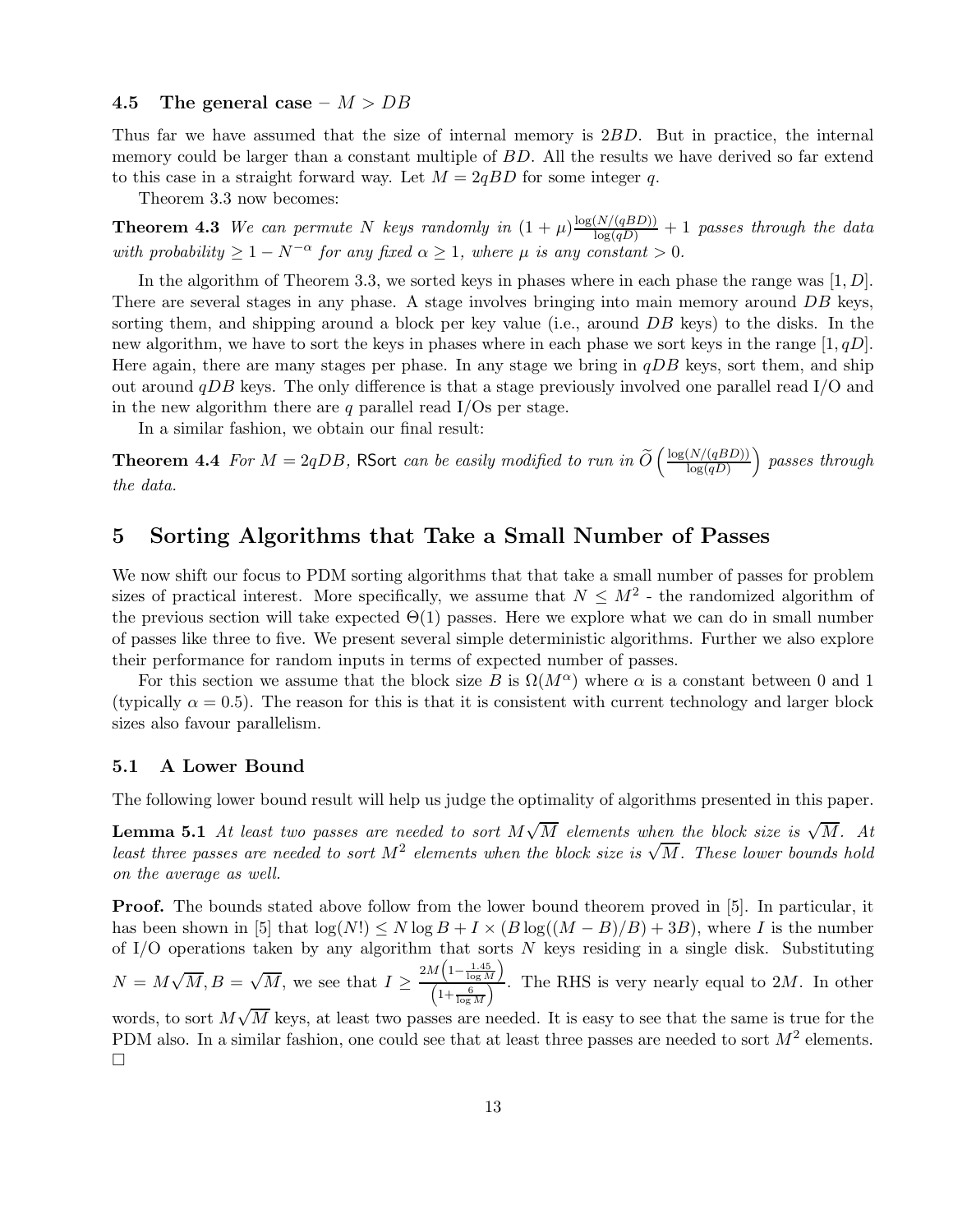#### 5.2 Two Three-Pass Algorithms

In this section we present two three-pass algorithms for sorting on the PDM. Both of these algorithms assume a block size of  $\sqrt{M}$ . The first algorithm is based on LMM sort and the second algorithm is mesh-based. Both of them sort  $M\sqrt{M}$  keys.

#### 5.2.1 LMM Based Algorithm

We adapt the  $(l, m)$ -merge sort (LMM sort) algorithm of Rajasekaran [20]. The LMM sort partitions the input sequence of  $N$  keys into  $l$  subsequences, sorts them recursively and merges the  $l$  sorted subsequences using the  $(l, m)$ -merge algorithm.

The  $(l, m)$ -merge algorithm takes as input l sorted sequences  $X_1, X_2, \ldots, X_l$  and merges them as follows. Unshuffle each input sequence into m parts. In particular,  $X_i$  ( $1 \leq i \leq l$ ) gets unshuffled into  $X_i^1, X_i^2, \ldots, X_i^m$ . Recursively merge  $X_1^1, X_2^1, \ldots, X_l^1$  to get  $L_1$ ; Recursively merge  $X_1^2, X_2^2, \ldots, X_l^2$  to get  $L_2$ ;  $\cdots$ ; Recursively merge  $X_1^m, X_2^m, \ldots, X_l^m$  to get  $L_m$ . Now shuffle  $L_1, L_2, \ldots, L_m$ . At this point, it can be shown that each key is within a distance  $\leq lm$  from its final sorted position. Perform local sorting to move each key to its sorted position.

The analysis of many of the sorting algorithms on a rectangular array is based on 0-1 principle so that we only have to analyze inputs consisting arbitrary number of 0's and 1's. Central to our analysis as well as others like [25, 15, 16] is the notion of dirty rows/columns/blocks.

**Definition** A row/column is dirty if it contains a mixture of 0's and 1's. Similarly a (rectangular) block is dirty if it contains a mixture of 0's and 1's. Otherwise it is clean, i.e., it contains only 0's or only 1's. Note that when an array is sorted in a row-major indexing scheme, at most one row is dirty.

Columnsort algorithm [14], odd-even merge sort [7], and the  $s^2$ -way merge sort algorithms are all special cases of LMM sort [20]. For the case of  $B = \sqrt{M}$ , and  $N = M\sqrt{M}$ , LMM sort can be specialized as follows to run in three passes.

#### Algorithm ThreePass1

- 1. Form  $l = \sqrt{M}$  runs each of length M. These runs have to be merged using  $(l, m)$ -merge. The steps involved are listed next. Let  $X_1, X_2, \ldots, X_{\sqrt{M}}$  be the sequences to be merged.
- 2. Unshuffle each  $X_i$  into  $\sqrt{M}$  parts so that each part is of length  $\sqrt{M}$ . This unshuffling can be combined with the initial runs formation task and hence can be completed in one pass.
- 3. In this step, we have  $\sqrt{M}$  merges to do, where each merge involves  $\sqrt{M}$ sequences of length  $\sqrt{M}$  each. Observe that there are only M records in each merge and hence all the mergings can be done in one pass through the data.
- 4. This step involves shuffling and local sorting. The length of the dirty sequence is  $(\sqrt{M})^2 = M$ . Shuffling and local sorting can be combined and finished in one pass through the data as showm in [20].

We get the following:

**Lemma 5.2** LMM sort sorts  $M\sqrt{M}$  keys in three passes through the data when the block size is  $\sqrt{M}$ .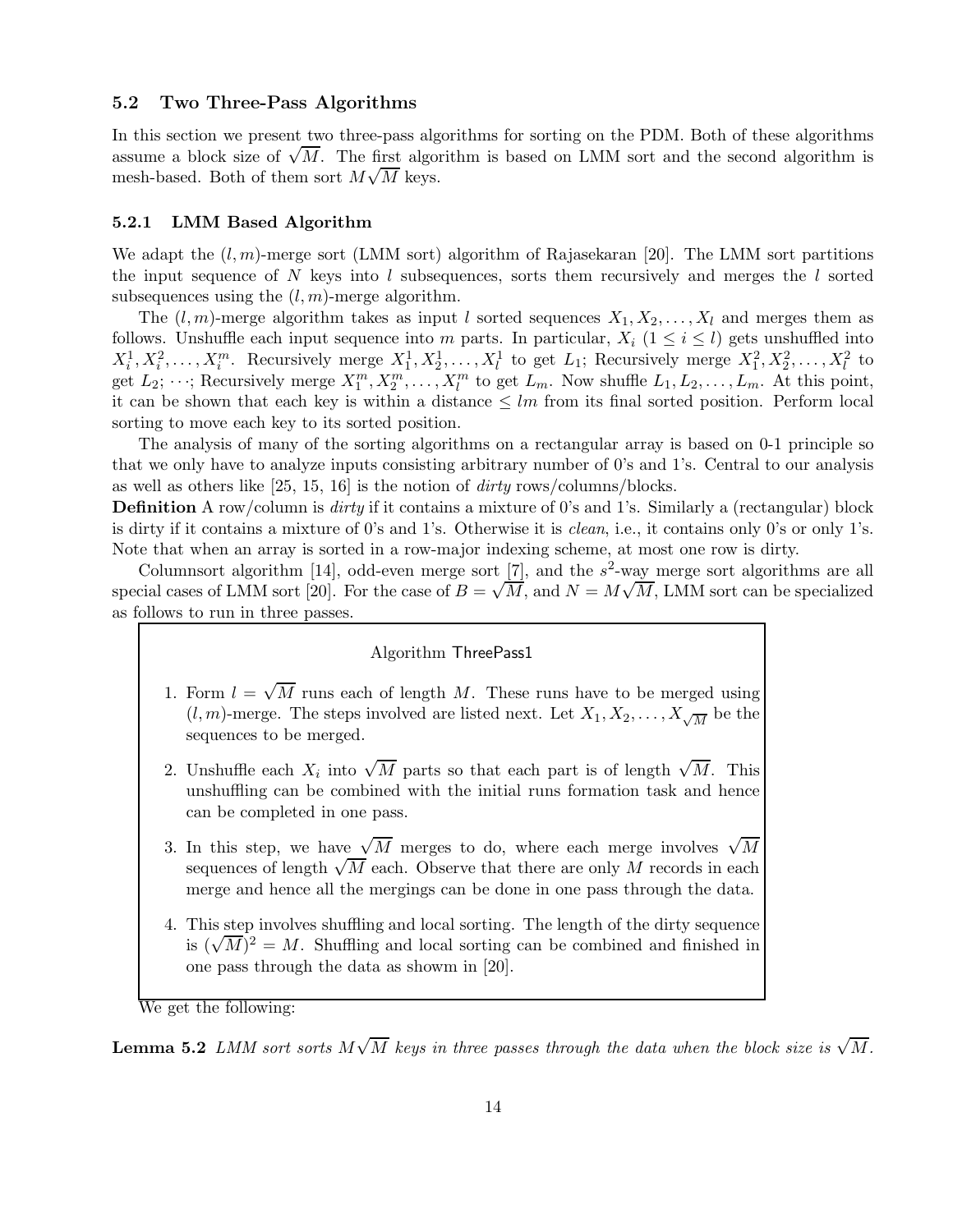Observation 5.1 Chaudhry and Cormen [8] have shown that Leighton's columnsort algorithm [14] can be adapted for the PDM to sort  $\sqrt{M^{1.5}/2}$  keys in three passes. In contrast, the three pass algorithm of Lemma 5.2 (based on LMM sort) sorts  $M^{1.5}$  keys in three passes.

### 5.2.2 A Mesh-Based Algorithm

In this section we describe a simple algorithm that can sort  $M^{3/2}$  elements using M internal memory. Consider the input arranged as an  $M \times \sqrt{M}$  array. We will often refer to *sub-meshes*  $r \times c$  where such a submesh contains a subset of  $r$  consecutive rows and  $c$  consecutive columns beginning from a multiple of r rows and c columns respectively.

### Algorithm ThreePass2

- 1. Sort all the  $\sqrt{M} \times \sqrt{M}$  sub-meshes. The sorting order is row major such that every consecutive submeshes have their rows sorted in reverse directions.
- 2. Sort all columns vertically.
- 3. Sort every consecutive pair of  $\sqrt{M}/2 \times \sqrt{M}$  submesh by bringing them one after the other (in a top to down ordering) into the internal memory. After sorting, the smallest  $\sqrt{M}/2$  elements are written out and the next one is brought in till all sub-meshes are exhausted.

Let us first prove the correctness before we show that the algorithm makes exactly three passes.

**Theorem 5.1** Algorithm ThreePass2 sorts the  $M \times \sqrt{M}$  data items correctly for all inputs.

**Proof:** Our proof is based on 0-1 principle and the notion *dirty* rows defined earlier. After Step 1, every  $\sqrt{M} \times \sqrt{M}$  sub-mesh has at most 1 dirty row. After Step 2, there can be at most  $\sqrt{M}$  dirty rows which can be further restricted to  $\sqrt{M}/2$  from the principle of Shearsort [24]. This implies at most two dirty  $\sqrt{M}/2$  sub-meshes. Step 3 cleans up these in a manner similar to [15].

Now we proceed to bound the number of passes. Assume that the initial data is striped row wise, in blocks of size  $\sqrt{M}$ . Therefore the entire submesh can be read using one parallel read. After sorting them these are written out in a column major (striped across columns). This also achieves full parallelism as each submesh contains  $\sqrt{M}$  blocks - one from each column. Therefore in the next phase sorting columns can be done by reading one column at a time. While writing these back we do the reverse of Step 1. Step 3 is clearly one pass through the data reading  $\sqrt{M} \times \sqrt{M}$  element sub-mesh at a time.  $\square$ 

## 5.3 A Useful Lemma

In this section we prove a lemma that will be useful in the analysis of expected performance of sorting algorithms.

Consider a set  $X = \{1, 2, ..., n\}$ . Let  $X_1, X_2, ..., X_m$  be a random partition of X into equal sized parts. Let  $X_1 = x_1^1, x_1^2, \ldots, x_1^q$  $x_1^q$ ;  $X_2 = x_2^1, x_2^2, \ldots, x_2^q$  $x_2^q$ ;  $\cdots$ ;  $X_m = x_m^1, x_m^2, \ldots, x_m^q$  in sorted order. Here  $mq = n$ .

We define the rank of any element y in a sequence of keys Y as  $|\{z \in Y : z < y\}| + 1$ . Let r be any element of X and let  $X_i$  be the part in which r is found. If  $r = x_i^k$  (i.e., the rank of r in  $X_i$  is k) what can we say about the value of  $k$ ?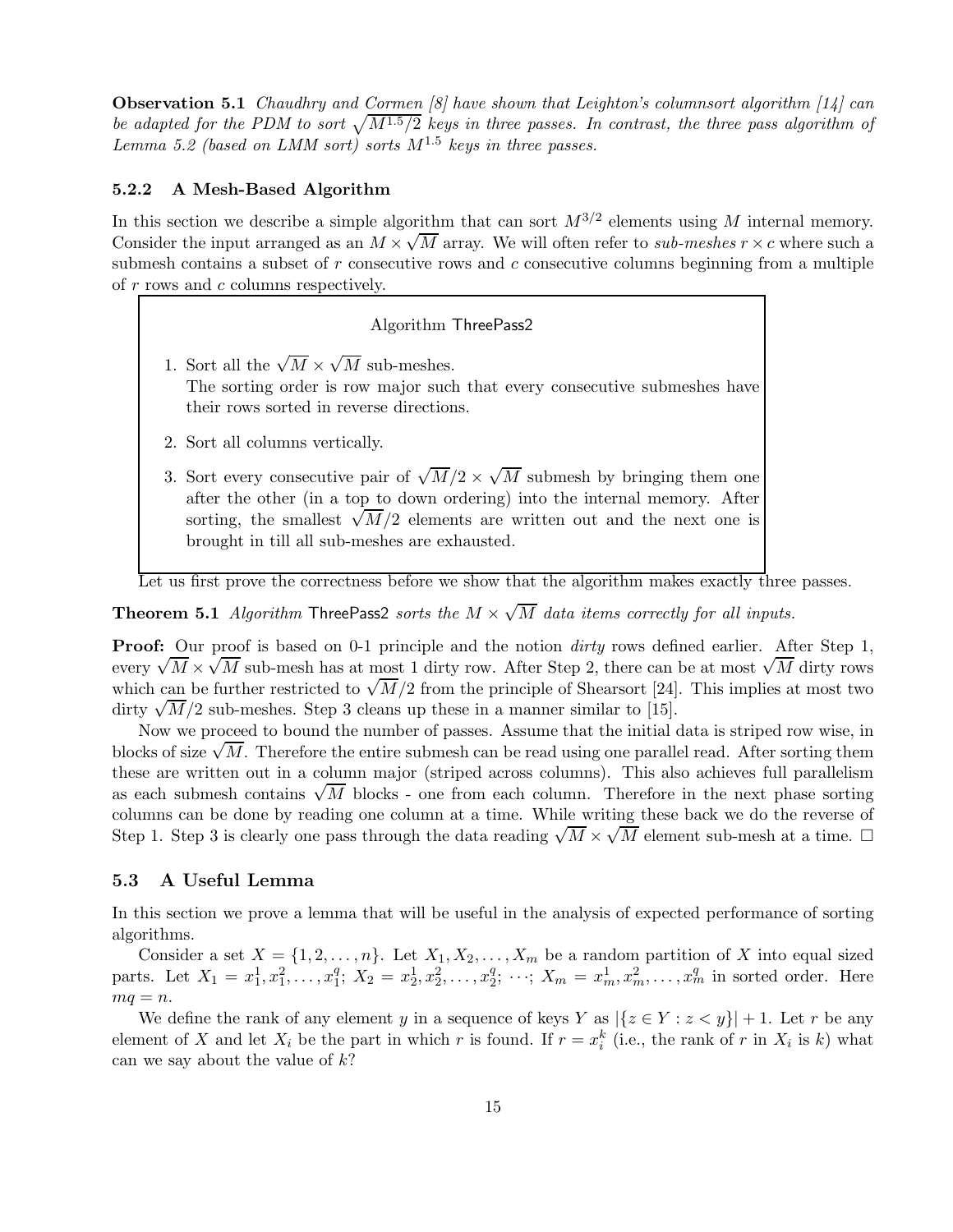Probability that r has a rank of  $k$  in  $X_i$  is given by

$$
P = \frac{\binom{r-1}{k-1}\binom{n-r}{q-k}}{\binom{n-1}{q-1}}.
$$

Using the fact that  $\binom{a}{b}$  $\binom{a}{b} \leq \left(\frac{ae}{b}\right)$  $\left(\frac{be}{b}\right)^b$ , we get

$$
P \le \frac{\left(\frac{r-1}{k-1}\right)^{k-1} \left(\frac{n-r}{q-k}\right)^{q-k}}{\left(\frac{n-1}{q-1}\right)^{q-1}}
$$

Ignoring the  $-1$ 's and using the fact that  $(1-u)^{1/u} \le (1/e)$ , we arrive at:

$$
P \le \left(\frac{rq/n}{k}\right)^k e^{-(q-k)[r/n - k/q]}.
$$

When  $k = \frac{rq}{n} + \sqrt{(\alpha + 2)q \log_e n + 1}$  (for any fixed  $\alpha$ ), we get,  $P \leq n^{-\alpha-2}/e$ . Thus the probability that  $k \geq \frac{rq}{n} + \sqrt{(\alpha + 2)q \log_e n + 1}$  is  $\leq n^{-\alpha - 1}/e$ .

In a similar fashion, we can show that the probability that  $k \leq \frac{rq}{n} - \sqrt{(\alpha + 2)q \log_e n + 1}$  is  $\leq$  $n^{-\alpha-1}/e$ . This can be shown by proving that the number of elements in  $X_i$  that are greater than r cannot be higher than  $\frac{(n-r)q}{n} + \sqrt{(\alpha+2)q \log_e n + 1}$  with the same probability.

Thus, the probability that  $k$  is not in the interval

$$
\left[\frac{rq}{n} - \sqrt{(\alpha+2)q \log_e n + 1}, \frac{rq}{n} + \sqrt{(\alpha+2)q \log_e n + 1}\right]
$$

is  $\leq n^{-\alpha-1}$ .

As a consequence, probability that for any r the corresponding  $k$  will not be in the above interval is  $\leq n^{-\alpha}$ .

Now consider shuffling the sequences  $X_1, X_2, \ldots, X_m$  to get the sequence Z. The position of r in Z will be  $(k-1)m+i$ . Thus the position of r in Z will be in the interval:

$$
\left[r - \frac{n}{\sqrt{q}}\sqrt{(\alpha+2)\log_e n + 1} - \frac{n}{q}, \quad r + \frac{n}{\sqrt{q}}\sqrt{(\alpha+2)\log_e n + 1}\right]
$$

We get the following Lemma:

**Lemma 5.3** Let X be a set of n arbitrary keys. Partiton X into  $m = \frac{n}{a}$  $\frac{n}{q}$  equal sized parts randomly (or equivalently if X is a random permutation of n keys, the first part is the first q elements of X, the second part is the next q elements of X, and so on). Sort each part. Let  $X_1, X_2, \ldots, X_m$  be the sorted parts. Shuffle the  $X_i$ 's to get the sequence Z. At this time, each key in Z will be at most  $\frac{n}{\sqrt{q}}\sqrt{(\alpha+2)\log_e n+1}+\frac{n}{q}\leq \frac{n}{\sqrt{q}}\sqrt{(\alpha+2)\log_e n+2}$  positions away from its final sorted position.  $\Box$ 

**Observation 5.2** Let Z be a sequence of n keys in which every key is at a distance of at most d from its sorted position. Then one way of sorting Z is as follows: Partition Z into subsequences  $Z_1, Z_2, \ldots, Z_{n/d}$ where  $|Z_i| = d, 1 \leq i \leq n/d$ . Sort each  $Z_i(1 \leq i \leq n/d)$ . Merge  $Z_1$  with  $Z_2$ , merge  $Z_3$  with  $Z_4, \dots,$ merge  $Z_{n/d-1}$  with  $Z_{n/d}$  (assuming that  $n/d$  is even; the case of  $n/d$  being odd is handled similarly); Followed by this, merge  $Z_2$  with  $Z_3$ , merge  $Z_4$  with  $Z_5$ ,  $\cdots$ , and merge  $Z_{n/d-2}$  with  $Z_{n/d-1}$ . Now it can be seen that Z is in sorted order.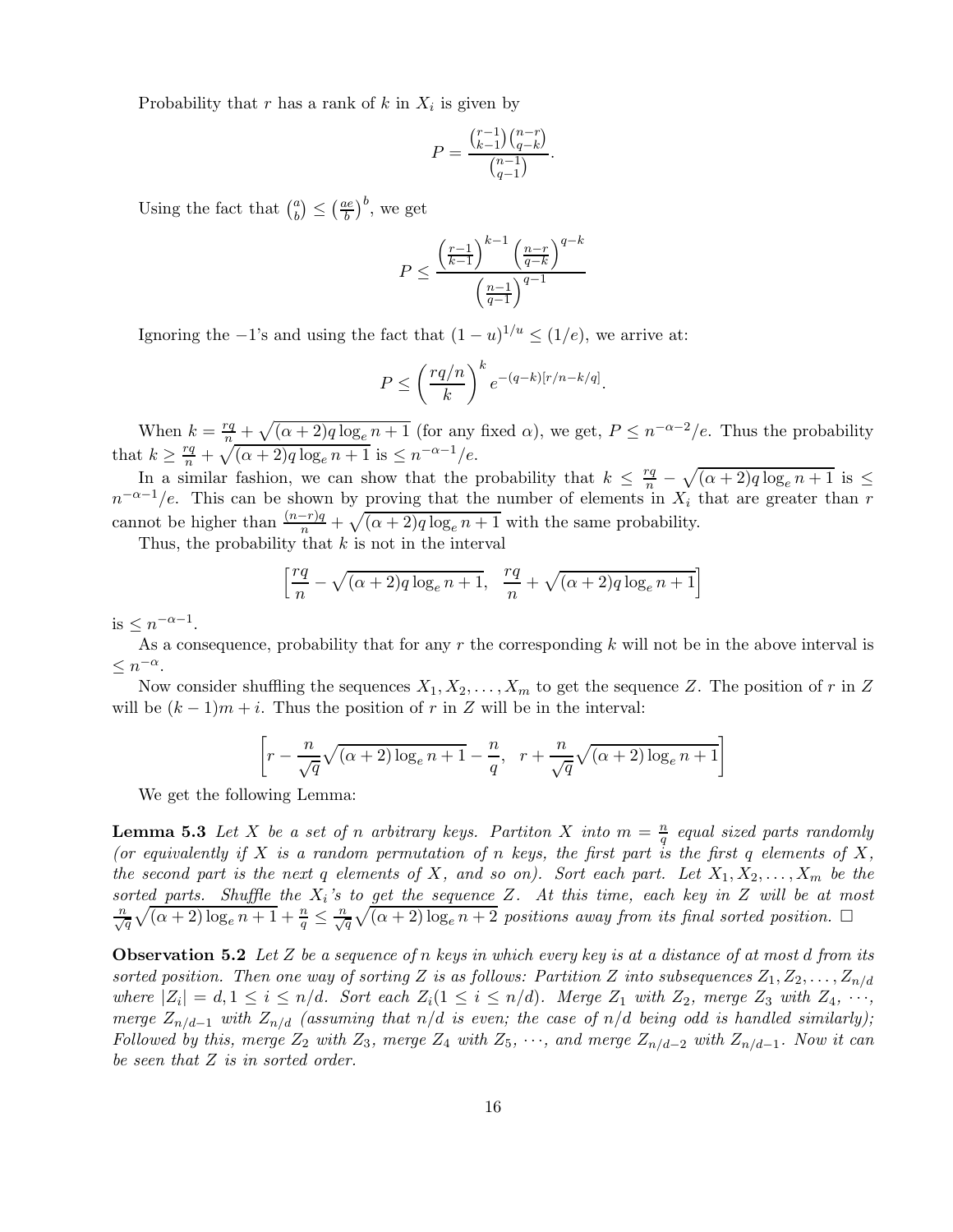**Observation 5.3** The above discussion suggests a way of sorting n given keys. Assuming that the input permutation is random, one could employ Lemma 5.3 to analyze the expected performance of the algorithm. In fact, the above algorithm is very similar to the LMM sort [20]. Moreover, we need roughly  $O(fraen\sqrt{q})$  internal memory to complete each phase of the sorting in one pass.

#### 5.4 An Expected Two-Pass Algorithm

In this section we present an algorithm that sorts nearly  $M\sqrt{M}$  keys when the block size is  $\sqrt{M}$ . The expectation is over the space of all possible inputs. In particular, this algorithm takes two passes for a large fraction of all possible inputs. Specifically, this algorithm sorts  $N = \frac{M\sqrt{M}}{a\sqrt{\log M}}$  $\frac{M\sqrt{M}}{c\sqrt{\log M}}$  keys, where c is a constant to be fixed in the analysis. This algorithm is similar to the one in Section 5.3. Let  $N_1 = N/M$ .

### Algorithm ExpectedTwoPass

- 1. Form  $N_1$  runs each of length M. Let these runs be  $L_1, L_2, \ldots, L_{N_1}$ . This takes one pass.
- 2. In the second pass shuffle these  $N_1$  runs to get the sequence Z (of length N). Perform local sorting as depicted in Section 5.3. Here are the details: Call the sequence of the first M elements of Z as  $Z_1$ ; the next M elements as  $Z_2$ ; and so on. In other words, Z is partitioned into  $Z_1, Z_2, \ldots, Z_{N_1}$ . Sort each one of the  $Z_i$ 's. Followed by this merge  $Z_1$  and  $Z_2$ ; merge  $Z_3$  and  $Z_4$ ; etc. Finally merge  $Z_2$  and  $Z_3$ ; merge  $Z_4$  and  $Z_5$ ; and so on.

Shuffling and the two steps of local sorting can be combined and finished in one pass through the data. The idea is to have two successive  $Z_i$ 's (call these  $Z_i$  and  $Z_{i+1}$ ) at any time in the main memory. We can sort  $Z_i$  and  $Z_{i+1}$ and merge them. After this  $Z_i$  is ready to be shipped to the disks.  $Z_{i+2}$  will then be brought in, sorted, and merged with  $Z_{i+1}$ . At this point  $Z_{i+1}$  will be shipped out; and so on.

It is easy to check if the output is correct or not (by keeping track of the largest key shipped out in the previous  $I/O$ ). As soon as a problem is detected (i.e., when the smallest key currently being shipped out is smaller than the largest key shipped out in the previous  $I/O$ , the algorithm is aborted and the algorithm of Lemma 5.2 is used to sort the keys (in an additional three passes).

Theorem 5.2 The expected number of passes made by Algorithm ExpectedTwoPass is very nearly two. The number of keys sorted is  $M\sqrt{\frac{M}{(\alpha+2)\log_e M+2}}$ .

**Proof.** Using Lemma 5.3, every key in Z is at a distance of at most  $\leq N_1\sqrt{M}\sqrt{(\alpha+2)\log_e M+2}$ from its sorted position with probability greater than  $(1 - M^{-\alpha})$ . We want this distance to be  $\leq M$ . This happens when  $N_1 \leq \sqrt{\frac{M}{(\alpha+2)\log_e M+2}}$ .

For this choice of  $N_1$ , the expected number of passes made by ExpectedTwoPass is  $2(1-M^{-\alpha})+5M^{-\alpha}$ which is very nearly 2.  $\square$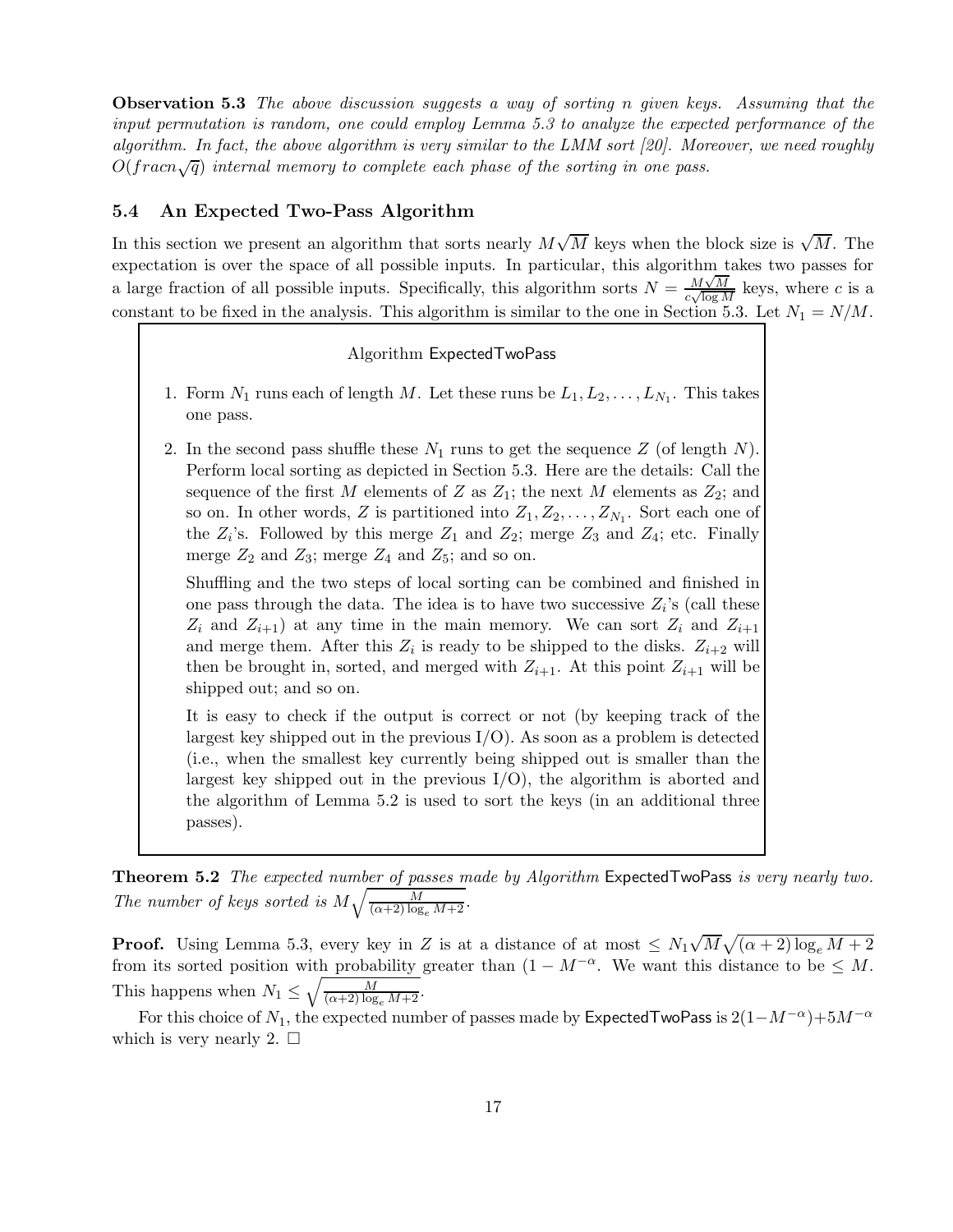As an example, when  $M = 10^8$  and  $\alpha = 2$ , the expected number of passes is  $2 + 3 \times 10^{-16}$ . Only on at most  $10^{-14}$  % of all possible inputs, ExpectedTwoPass will take more than two passes. Thus this algorithm is of practical importance. Please also note that we match the lower bound of Lemma 5.1 closely.

Observation 5.4 ThreePass2 can also be modified in a similar manner to obtain an expected two pass algorithm. The columns ort algorithm  $\lfloor 14 \rfloor$  has eight steps. Steps 1, 3, 5, and 7 involve sorting the columns. In steps 2, 4, 6, and 8 some well-defined permutations are applied on the keys. Chaudhry and Cormen [8] show how to combine the steps appropriately, so that only three passes are needed to sort  $M\sqrt{M/2}$  keys on a PDM (with  $B = \Theta(M^{1/3})$ ). Here we point out that this variant of columnsort can be modified to run in an expected two passes. The idea is to skip steps 1 and 2. Using Lemma 5.3, one can show that modified columnsort sorts  $M\sqrt{\frac{M}{4(\alpha+2)\log_e M+2}}$  keys in an expected two passes. Contrast this number with the one given in Theorem 5.2.

### 5.5 An Expected Three Pass Algorithm

In this section we show how to extend the ideas of the previous section to increase the number of keys to be sorted. In particular, we focus on an expected three pass algorithm. Let  $N$  be the total number of keys to be sorted and let  $N_2 = N \sqrt{(\alpha + 2) \log_e M + 2} / (M \sqrt{M}).$ 

#### Algorithm ExpectedThreePass

- 1. Using Expected Two Pass, form runs of length  $M\sqrt{\frac{M}{(\alpha+2)\log_e{M}+2}}$  each. This will take an expected two passes. Now we have  $N_2$  runs to be merged. Let these runs be  $L_1, L_2, \ldots, L_{N_2}$ .
- 2. This step is similar to Step 2 of ExpectedTwoPass. In this step we shuffle the  $N_2$  runs formed in Step 1 to get the sequence Z (of length N). Perform local sorting as depicted in ExpectedTwoPass.

Shuffling and the two steps of local sorting can be combined and finished in one pass through the data (as described in ExpectedTwoPass).

It is easy to check if the output is correct or not (by keeping track of the largest key shipped out in the previous  $I/O$ ). As soon as a problem is detected (i.e., when the smallest key currently being shipped out is smaller than the largest key shipped out in the previous  $I/O$ , the algorithm is aborted and another algorithm is used to sort the keys. One choice for this alternate algorithm is the seven pass algorithm presented in the next section.

Theorem 5.3 The expected number of passes made by Algorithm ExpectedThreePass is very nearly three. The number of keys sorted is  $\frac{M^{1.75}}{[(\alpha+2)\log_e M+2]^{3/4}}$ .

Proof. Here again we make use of Lemma 5.3.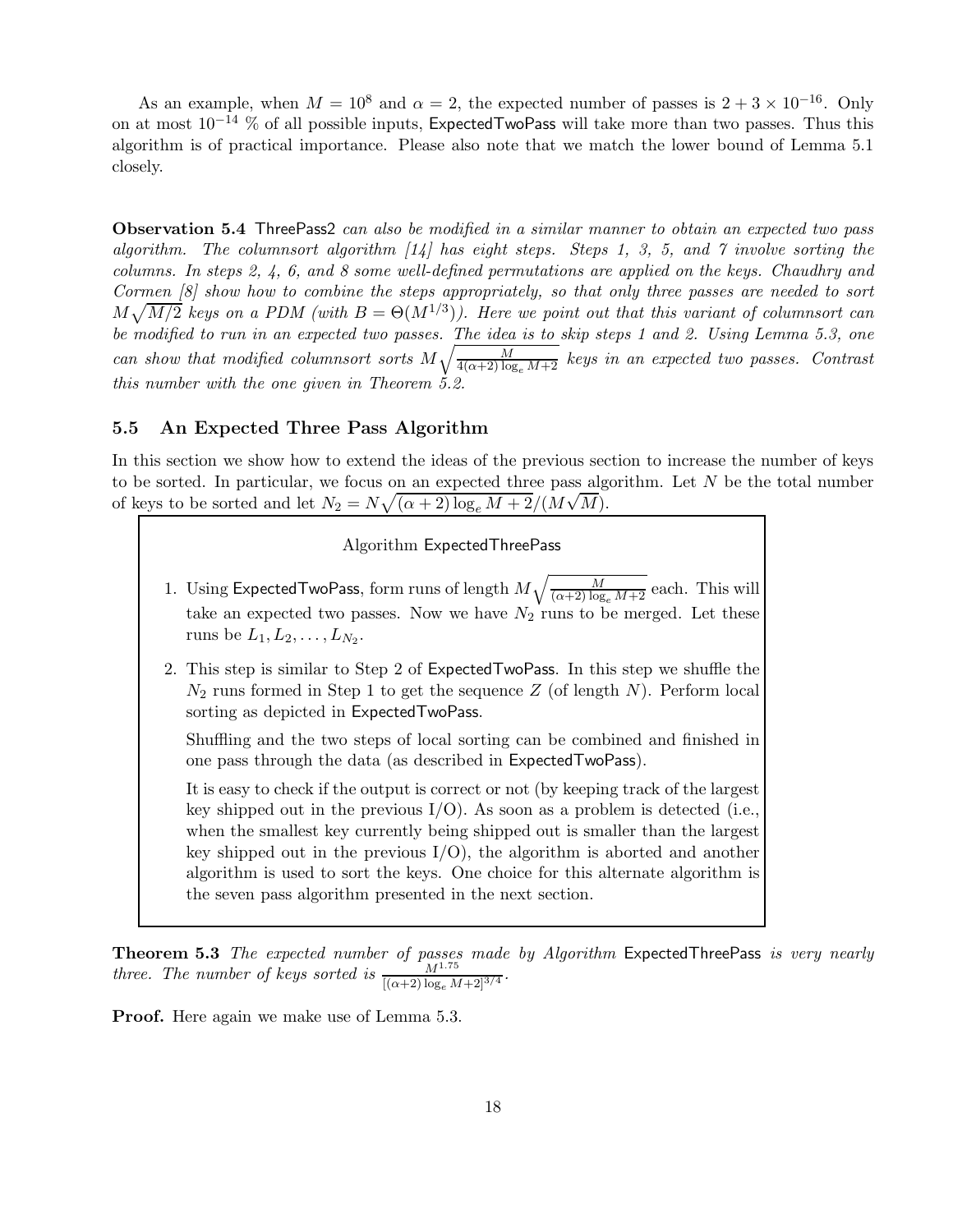In this case  $q = M \sqrt{\frac{M}{(\alpha+2) \log_e M + 2}}$ . In the sequence Z, each key will be at a distance of at most  $N_2M^{3/4}[(\alpha+2)\log_e M + 2]^{1/4}$  from its sorted position (with probability  $\geq (1-M^{-\alpha})$ ). We want this distance to be less than M. This happens when  $N_2 \leq \frac{M^{1/4}}{[(\alpha+2)\log_e M]^2}$  $\frac{M^{1/4}}{[(\alpha+2)\log_e M+2]^{1/4}}$ 

For this choice of  $N_2$ , the expected number of passes made by ExpectedTwoPass is  $3(1-M^{-\alpha})+7M^{-\alpha}$ which is very nearly 3.  $\Box$ 

**Observation 5.5** Chaudhry and Cormen [8] have recently developed a sophisticated variant of columnsort called subblock columnsort that can sort  $M^{5/3}/4^{2/3}$  keys in four passes (when  $B = \Theta(M^{1/3})$ ). This algorithm has been inspired by the Revsort of Schnorr and Shamir [25]. Subblock columnsort introduces the following step between steps 3 and 4 of columnsort: Partition the  $r \times s$  matrix into subblocks of size  $\sqrt{s} \times \sqrt{s}$  each; Convert each subblock into a column; and sort the columns of the matrix. At the end of step 3, there could be at most s dirty rows. With the absence of the new step, the value of s will be constrained by  $s \leq \sqrt{r/2}$ . At the end of the new step, the number of dirty rows is shown to be at most  $2\sqrt{s}$ . This is in turn because of the fact there could be at most  $2\sqrt{s}$  dirty blocks. The reason for this is that the boundary between the zeros and ones in the matrix is monotonous (see Figure 5 in  $[8]$ ). The monotonicity is ensured by steps 1 through 3 of columnsort. With the new step in place, the constraint on s is given by  $r \geq 4s^{3/2}$  and hence a total of  $M^{5/3}/4^{2/3}$  keys can be sorted. If one attempts to convert subblock columnsort into a probabilistic algorithm by skipping steps 1 and 2 (as was done in Observation 5.4), it won't work since the monotonicity is not guaranteed. So, converting subblock columnsort into an expected three pass algorithm (that sorts close to  $M^{5/3}$  keys) is not feasible. In other words, the new step of forming subblocks (and the associated permutation and sorting) does not seem to help in expectation. On the other hand, ExpectedThreePass sorts  $\Omega\left(\frac{M^{1.75}}{\log M}\right)$  $\log M$  $\sum_{k=1}^{\infty}$  keys in three passes with high probability.

### 5.6 A Seven-Pass Algorithm

In this section we show how to adapt LMM sort to sort  $M^2$  keys on a PDM with  $B = \sqrt{M}$ . This adaptation runs in seven passes. Let  $N = M^2$  be the total number of keys to be sorted.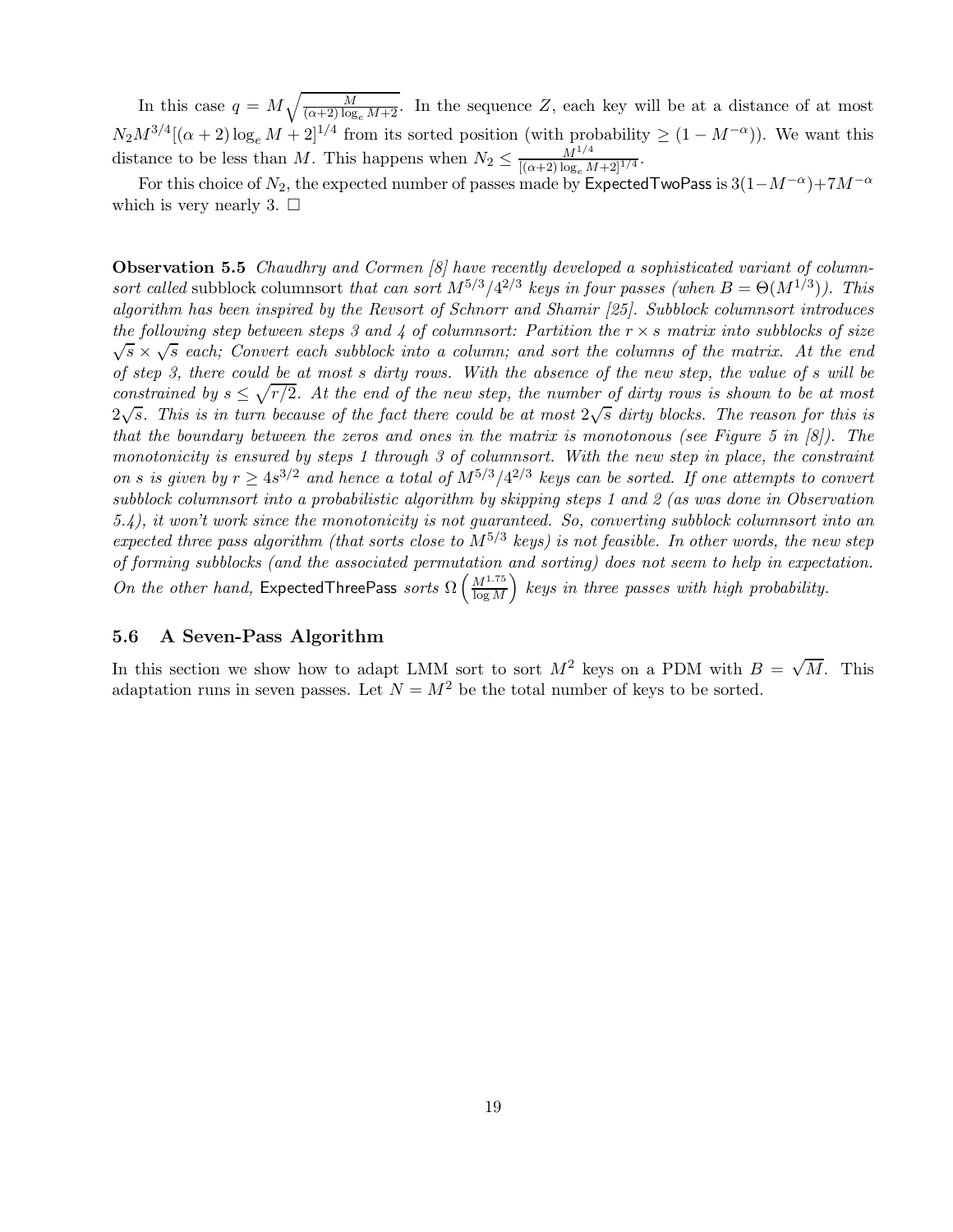#### Algorithm SevenPass

1. Use LMM sort (c.f. Lemma 5.2) to form runs of length  $M\sqrt{M}$  each. Now there are  $\sqrt{M}$  runs that have to be merged. Let these runs be  $L_1, L_2, \ldots, L_{\sqrt{M}}$ .

Use  $(l, m)$ -merge to merge these runs, with  $l = m = \sqrt{M}$ . The tasks involved are listed below.

- 2. Unshuffle each  $L_i$   $(1 \leq i \leq \sqrt{M})$  into  $\sqrt{M}$  subsequences  $L_i^1, L_i^2, \ldots, L_i^{\sqrt{M}}$ .
- 3. Merge  $L_1^1, L_2^1, L_3^1, \ldots, L_{\sqrt{M}}^1$ ; Let  $Q_1$  be the resultant sequence; Merge  $L_1^2, L_2^2, \ldots, L_{\sqrt{M}}^2$ ; Let  $Q_2$  be the resultant sequence;  $\cdots$ ; and merge  $L_1^{\sqrt{M}}, L_2^{\sqrt{M}}, \ldots, L_{\sqrt{M}}^{\sqrt{M}}$ √ M  $\frac{M}{M}$ ; Let  $Q_{\sqrt{M}}$  be the resultant sequence. Note that each  $Q_i(1 \leq i \leq \sqrt{M})$  is of length  $M\sqrt{M}$ .
- 4. Shuffle  $Q_1, Q_2, \ldots, Q_{\sqrt{M}}$ . Let Z be the shuffled sequence.
- 5. It can be shown that the length of the dirty sequence in  $Z$  is at most  $M$ . Clean up the dirty sequence as illustrated in ExpectedTwoPass.

**Theorem 5.4** Algorithm SevenPass runs in seven passes and sorts  $M^2$  keys.

Proof: In accordance with Lemma 5.2, step 1 takes three passes. Step 2 can be combined with step 1. Instead of writing M keys of a run directly into the disks, do the unshuffling and write the unshuffled runs. In step 3 there are  $\sqrt{M}$  subproblems each one being that of merging  $\sqrt{M}$  sequences of length M each. These mergings can be done in three passes (c.f. Lemma 5.2). Finally, steps 4 and 5 together need only one pass (c.f. Expected TwoPass).  $\Box$ 

### 5.7 An Expected Six Pass Algorithm

In this section we show how to adapt SevenPass to get an algorithm that sorts nearly  $M^2$  elements in an expected six passes. Call the new algorithm ExpectedSixPass. This algorithm is the same as SevenPass except that in step 1, we use Expected TwoPass to form runs of length  $M\sqrt{\frac{M}{(\alpha+2)\log_e M+2}}$  each. This will take an expected two passes. There are  $\sqrt{M}$  such runs. The rest of the steps are the same. Of course now the lengths of  $L_i^j$  $i$ 's and  $Q_i$ 's will be less. We get the following:

**Theorem 5.5** ExpectedSixPass runs in an expected six passes and sorts  $\frac{M^2}{\sqrt{(\alpha+2)\log_e M+2}}$  keys.

# 6 Conclusions

In this paper we present a simple randomized algorithm for sorting on the PDM that makes only  $\widetilde{O}\left(\frac{\log(N/M)}{\log(M/B)}\right)$  $log(M/B)$  passes through the data. Our algorithm uses techniques like staggering of the leading blocks (of streams being merged) and periodic rearrangement of input blocks to prevent clustering of the blocks on any single disk. Note that our bound holds with high probability for any value of  $N$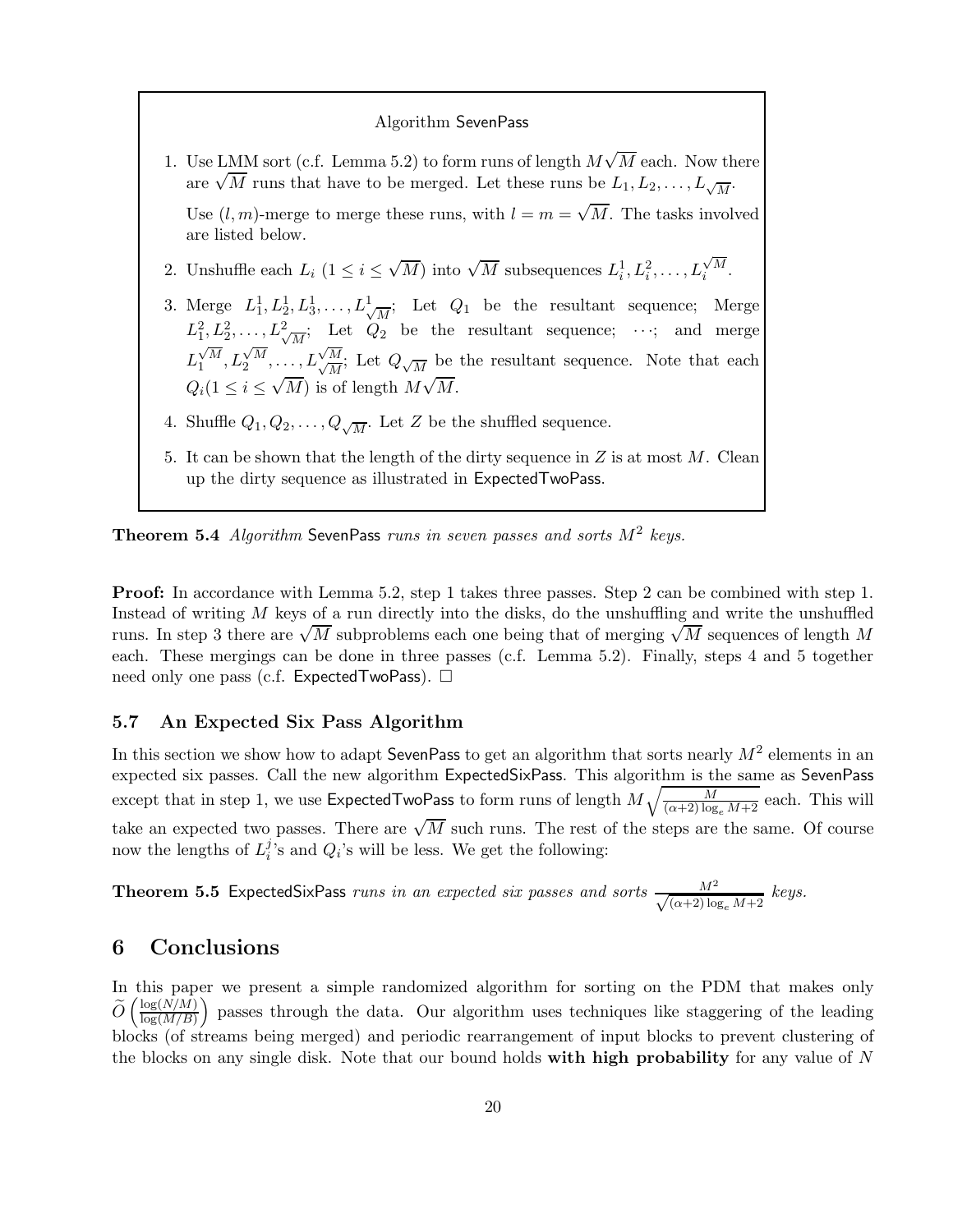unlike the previous randomized algorithms for which only expected bounds have been proved. In a sense, we are able to retain the advantages of the simplicity of SRM with minimal modification and obtain optimal parallelism for the entire range of the parameters. In our analysis we rely only on standard tools that do not rely on asymptotic convergence. In addition, we are able to adhere to desirable properties like striping and simplicity. The underlying approach in our algorithm is to first generate a random permutation and subsequently sort the random permutation using a simple mergesort.

To the best of our knowledge, the techniques of staggered striping and periodic rearrangement have not been used previously and have the potential for further applications. Implementation of the algorithms and experimental comparison with previous algorithms should be a topic of future investigations. As pointed out earlier, theoretical comparison of the associated constant factors can be misleading since our bounds hold with high probability. Simulations results will not suffice, since it is hard to capture the many advantages of the simplicity of SRM in an actual PDM environment.

We have also presented several algorithms that take a small number of passes for problem sizes of practical interest. In addition, we have presented algorithms with good expected performance. In practice, these could turn out to be the more efficient than the theoretically optimal algorithms.

# References

- [1] A. Aggarwal and G. Plaxton, Optimal parallel sorting in multi-level storage, Proc of the ACM-SIAM SODA 1994, pp. 659 – 668.
- [2] A. Aggarwal and J. S. Vitter, The Input/Output Complexity of Sorting and Related Problems, Communications of the ACM 31(9), 1988, pp. 1116-1127.
- [3] L. Arge, The Buffer Tree: A New Technique for Optimal I/O-Algorithms, Proc. 4th International Workshop on Algorithms and Data Structures (WADS), 1995, pp. 334-345.
- [4] L. Arge, P. Ferragina, R. Grossi, and J. S. Vitter, On Sorting Strings in External Memory, Proc. ACM Symposium on Theory of Computing, 1995.
- [5] L. Arge, M. Knudsen, and K. Larsen, A General Lower Bound on the I/O-Complexity of Comparison-based Algorithms, Proc. Third Workshop on Algorithms and Data Structures (WADS), 1993.
- [6] R. Barve, E. F. Grove, and J. S. Vitter, Simple Randomized Mergesort on Parallel Disks, Parallel Computing 23(4-5), 1997, pp. 601-631.
- [7] K. Batcher, Sorting Networks and their Applications, Proc. AFIPS Spring Joint Computing Conference 32, 1968, pp. 307-314.
- [8] G. Chaudhry and T. H. Cormen, Getting More From Out-of-Core Columnsort, Proc. 4th Workshop on Algorithm Engineering and Experiments (ALENEX), 2002, pp. 143-154.
- [9] G. Chaudhry, T. H. Cormen, and E. A. Hamon, Parallel Out-of-Core Sorting: The Third Way, to appear in Cluster Computing.
- [10] G. Chaudhry, T. H. Cormen, and L. F. Wisniewski, Columnsort Lives! An Efficient Out-of-Core Sorting Program, Proc. 13th Annual ACM Symposium on Parallel Algorithms and Architectures, 2001, pp. 169-178.
- [11] R. Dementiev and P. Sanders, Asynchronous Parallel Disk Sorting, Proc. ACM Symposium on Parallel Algorithms and Architectures, 2003, pp. 138-148.
- [12] E. Horowitz, S. Sahni, and S. Rajasekaran, Computer Algorithms, W. H. Freeman Press, 1998.
- [13] D. Hutchinson, P. Sanders and J. Vitter, Duality between prefetching and queued writing with parallel disks,  $9th$ European Symposium on Algorithms 2001, LNCS 2161, pp. 62 – 73.
- [14] T. Leighton, Tight Bounds on the Complexity of Parallel Sorting, IEEE Transactions on Computers C34(4), 1985, pp. 344-354.
- [15] Y. Ma, S. Sen, D. Scherson, The Distance Bound for Sorting on Mesh Connected Processor Arrays is Tight, Proc. 27th Symposium on Foundations of Computer Science, 1986, pp. 255-263.